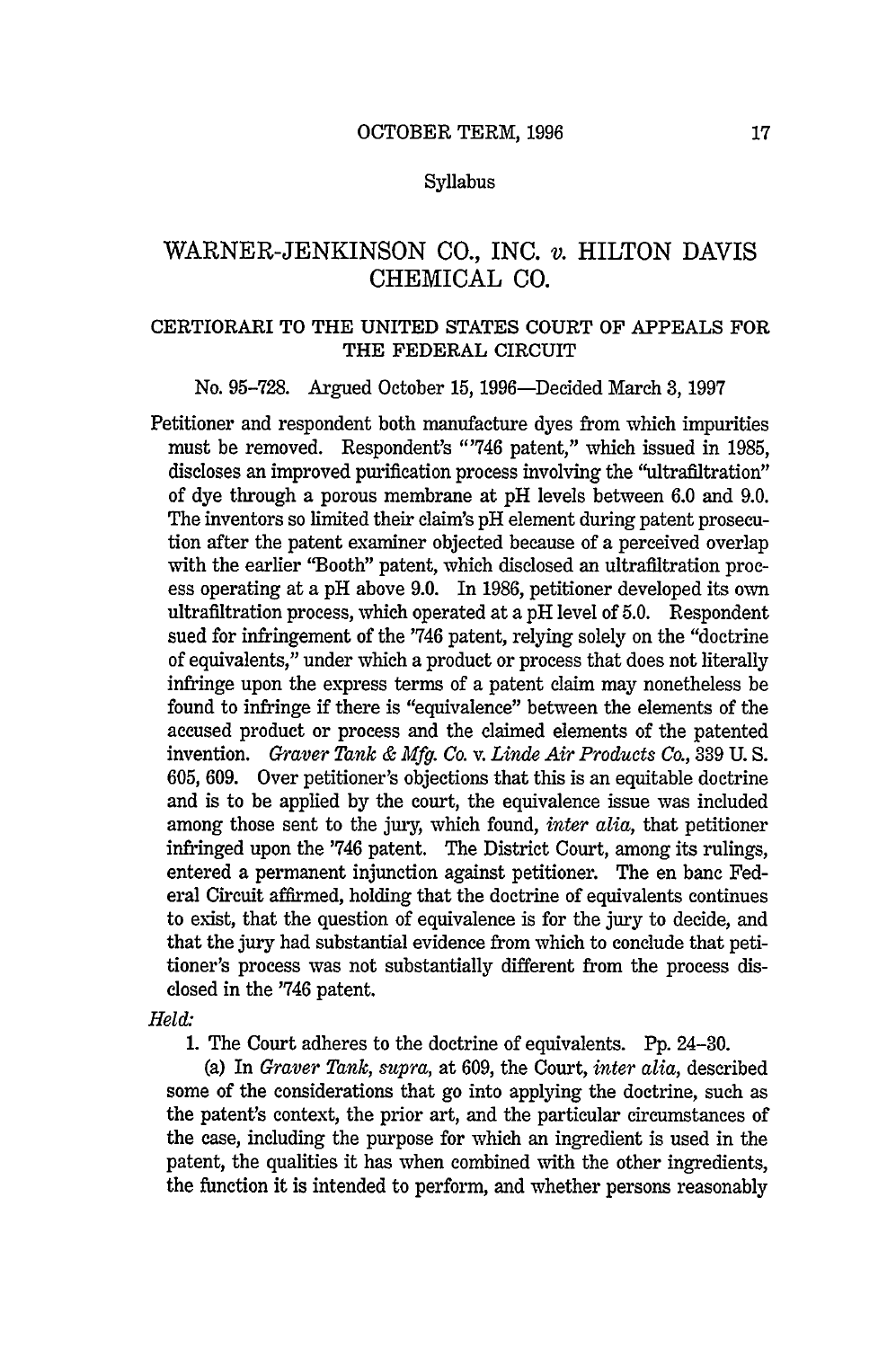# 18 WARNER-JENKINSON CO. *v.* HILTON DAVIS CHEMICAL CO. Syllabus

skilled in the art would have known of the interchangeability of an ingredient not contained in the patent with one that was. Pp. 24-25.

(b) This Court rejects petitioner's primary argument, that the doctrine of equivalents, as set out in *Graver Tank* in 1950, is inconsistent with, and thus did not survive, particular aspects of Congress' 1952 revision of the Patent Act, **35** U. S. C. § 100 *et seq.* Petitioner's first three arguments in this regard-that the doctrine (1) is inconsistent with § 112's requirement that a patentee specifically "claim" the covered invention, (2) circumvents the patent reissue process under §§251-252, and **(3)** is inconsistent with the primacy of the Patent and Trademark Office (PTO) in setting a patent's scope-were made in *Graver Tank, supra,* at 613-615, and n. **3,** in the context of the 1870 Patent Act, and failed to command a majority. The 1952 Act is not materially different from the 1870 Act with regard to these matters. Also unpersuasive is petitioner's fourth argument, that the doctrine of equivalents was implicitly rejected as a general matter by Congress' specific and limited inclusion of it in §112,  $\sqrt{6}$ . This new provision was enacted as a targeted cure in response to *Halliburton Oil Well Cementing Co.* v. *Walker,* **329** U. **S.** 1, 8, and thereby to allow so-called "means" claims describing an element of an invention by the result accomplished or the function served. Moreover, the statutory reference to "equivalents" appears to be no more than a prophylactic against potential side effects of that cure, *i. e.,* an attempt to limit the application of the broad literal language of "means" claims to those means that are "equivalent" to the actual means shown in the patent specification. Pp. 25-28.

**(e)** The determination of equivalence should be applied as an objective inquiry on an element-by-element basis. The Court is concerned that the doctrine, as it has come to be broadly applied since *Graver Tank,* conflicts with the Court's numerous holdings that a patent may not be enlarged beyond the scope of its claims. The way to reconcile the two lines of authority is to apply the doctrine to each of the individual elements of a claim, rather than to the accused product or process as a whole. Doing so will preserve some meaning for each of a claim's elements, all of which are deemed material to defining the invention's scope. So long as the doctrine does not encroach beyond these limits, or beyond related limits discussed in the Court's opinion, *infra,* at 80-34, **39,** n. 8, and 39-40, it will not vitiate the central functions of patent claims to define the invention and to notify the public of the patent's scope. Pp. 28-80.

(d) Petitioner is correct that *Graver Tank* did not supersede the well-established limitation on the doctrine of equivalents known as "prosecution history estoppel," whereby a surrender of subject matter during patent prosecution may preclude recapturing any part of that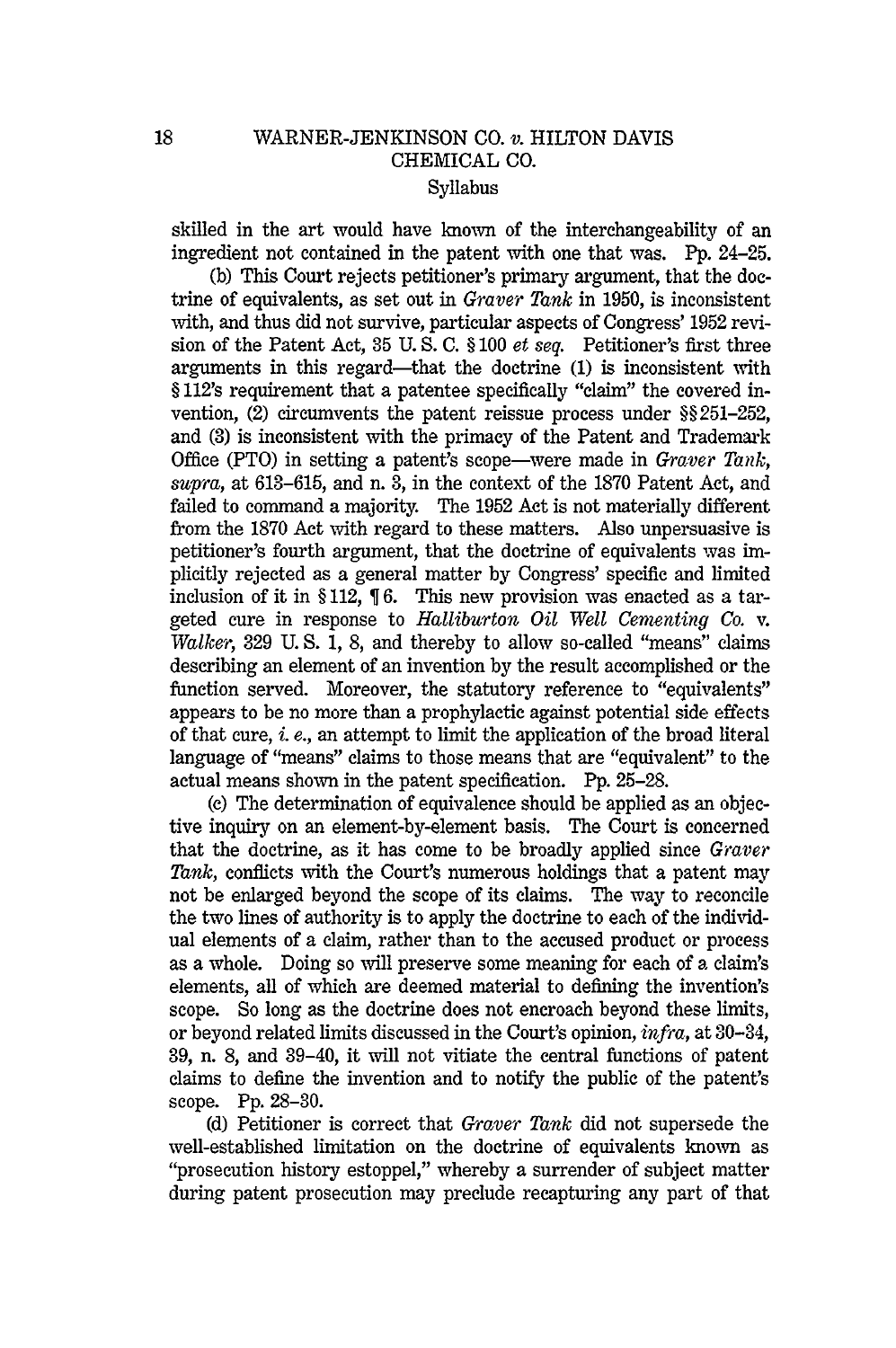#### Syllabus

subject matter, even if it is equivalent to the matter expressly claimed. But petitioner reaches too far in arguing that any such surrender establishes a bright line beyond which no equivalents may be claimed, and that the reason for an amendment during patent prosecution is therefore irrelevant to any subsequent estoppel. There are a variety of reasons why the PTO may request a change in claim language, and if the patent holder demonstrates that an amendment had a purpose unrelated to patentability, a court must consider that purpose in order to decide whether an estoppel is precluded. Where the patent holder is unable to establish such a purpose, the court should presume that the purpose behind the required amendment is such that prosecution history estoppel would apply. Here, it is undisputed that the upper limit of 9.0 pH was added to the '746 patent in order to distinguish the Booth patent, but the record before this Court does not reveal the reason for adding the lower 6.0 pH limit. It is therefore impossible to tell whether the latter reason could properly avoid an estoppel. Pp. 30-34.

(e) The Court rejects petitioner's argument that *Graver Tank* requires judicial exploration of the intent of the alleged infringer or a case's other equities before allowing application of the doctrine of equivalents. Although *Graver Tank* certainly leaves room for the inclusion of intent-based elements in the doctrine, the Court does not read the case as requiring proof of intent. The better view, and the one consistent with *Graver Tank's* predecessors, see, *e. g., Winans* v. *Denmead,* 15 How. 330, 343, and the objective approach to infringement, is that intent plays no role in the doctrine's application. Pp. 34-36.

(f) The Court also rejects petitioner's proposal that in order to minimize conflict with the notice function of patent claims, the doctrine of equivalents should be limited to equivalents that are disclosed within the patent itself. Insofar as the question under the doctrine is whether an accused element is equivalent to a claimed element, the proper time for evaluating equivalency-and knowledge of interchangeability between elements-is at the time of infringement, not at the time the patent was issued. P. 37.

(g) The Court declines to consider whether application of the doctrine of equivalents is a task for the judge or for the jury, since resolution of that question is not necessary to answer the question here presented. Pp. 37-39.

(h) In the Court's view, the particular linguistic framework used to determine "equivalence," whether the so-called "triple identity" test or the "insubstantial differences" test, is less important than whether the test is probative of the essential inquiry: Does the accused product or process contain elements identical or equivalent to each claimed element of the patented invention? Different linguistic frameworks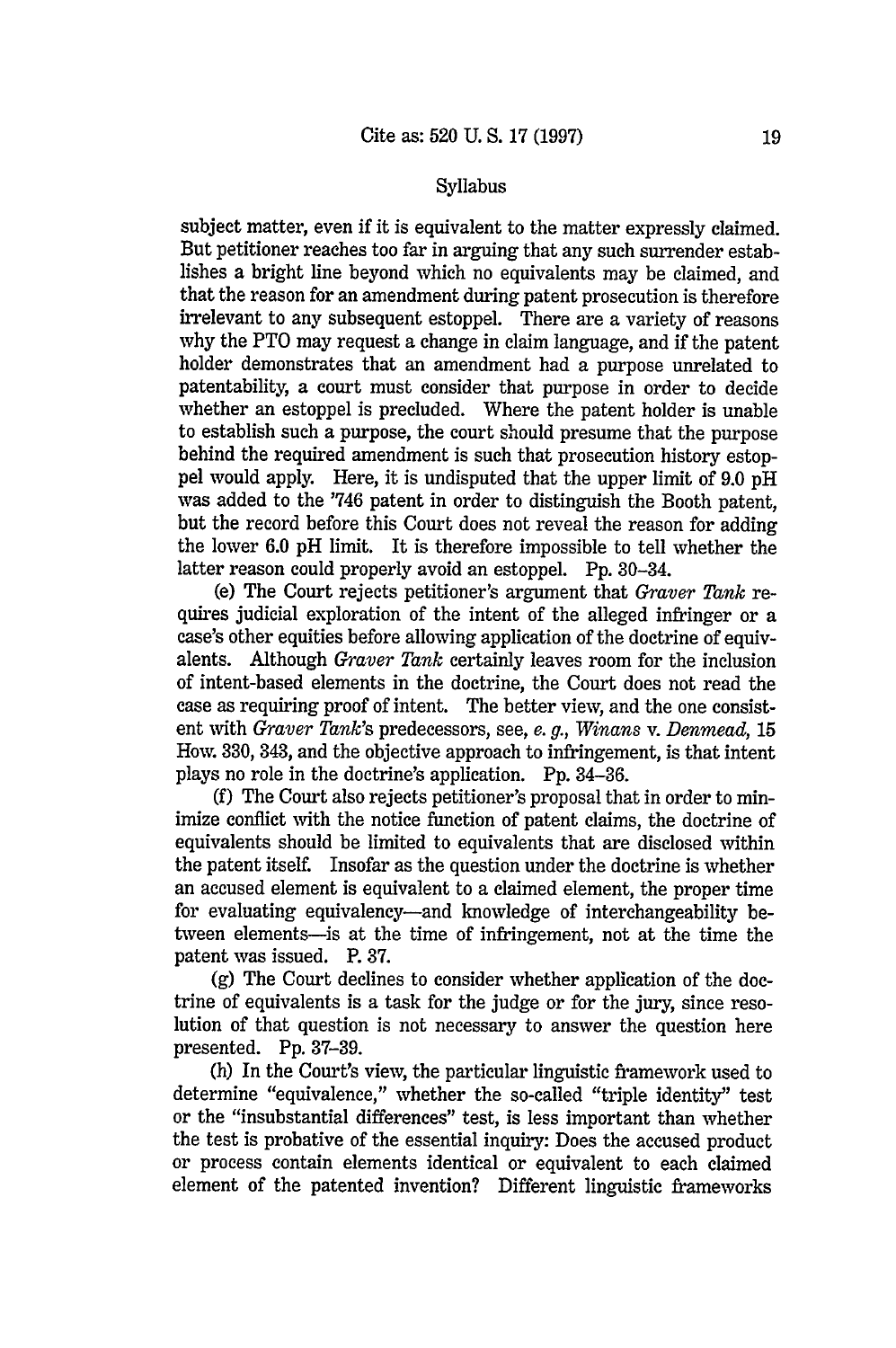### Syllabus

may be more suitable to different cases, depending on their particular facts. The Court leaves it to the Federal Circuit's sound judgment in this area of its special expertise to refine the formulation of the test for equivalence in the orderly course of case-by-case determinations. Pp. 39-40.

2. Because the Federal Circuit did not consider all of the requirements of the doctrine of equivalents as described by the Court in this case, particularly as related to prosecution history estoppel and the preservation of some meaning for each element in a claim, further proceedings are necessary. Pp. 40-41.

62 F. 3d 1512, reversed and remanded.

THOMAS, J., delivered the opinion for a unanimous Court. GINSBURG, **J.,** filed a concurring opinion, in which **KENNEDY, J.,** joined, *post,* p. 41.

*Richard G. Taranto* argued the cause for petitioner. With him on the briefs were *H. Bartow Farr III* and *J. Robert Chambers.*

*Deputy Solicitor General Wallace* argued the cause for the United States as *amicus curiae.* With him on the brief were Solicitor *General Days, Assistant Attorney General Bingaman, Cornelia* T *L. Pillard, Nancy J. Linck,* and Albin *F. Drost.*

*David E. Schmit* argued the cause and filed a brief for respondent.\*

<sup>\*</sup>Briefs of *amici curiae* urging reversal were filed for Gateway Technologies, Inc., by *Richard Grant Lyon;* for GHZ Equipment Co. by *Ronald D. Maines* and *Richard G. Wilkins;* for the Information Technology Industry Council et al. by *Joel M. Freed, Jerrold J Ganzfried, John F. Cooney,* and *William D. Coston;* for the Intellectual Property Owners by *Carter G. Phillips, Mark E. Haddad,* and *Joseph R. Guerra;* for MCI Telecommunications Corp. by *Paul M. Smith* and *Nory Miller*; for Micron Separations, Inc., by *Steven M. Bauer* and *John J. Cotter;* and for Seagate Technology, Inc., et al. by *Carrie L. Walthour, Karl A Limbach, Deborah Bailey-Wells,* and *Edward P. Heller III.*

Briefs of *amici curiae* urging affirmance were filed for the Biotechnology Industry Organization by *Charles E. Ludlam;* for Chiron Corp. by *Donald S. Chisum;* for the Dallas-Fort Worth Intellectual Property Law Association by *Lawrence* **J** *Bassuk;* for Litton Systems, Inc., by *Laurence*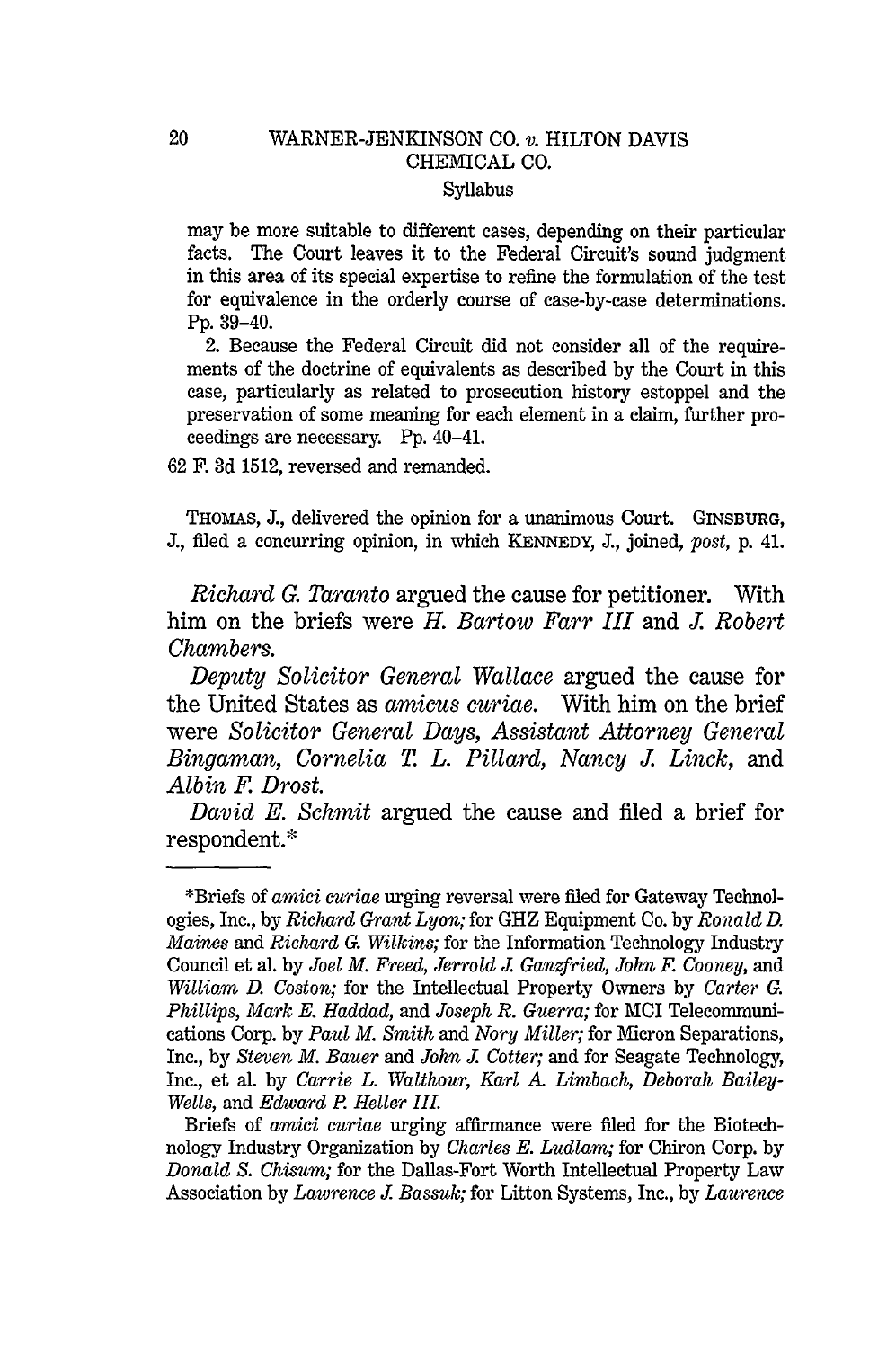JUSTICE THOMAS delivered the opinion of the Court.

Nearly 50 years ago, this Court in *Graver Tank & Mfg. Co.* v. *Linde Air Products Co.,* 339 U. S. 605 (1950), set out the modern contours of what is known in patent law as the "doctrine of equivalents." Under this doctrine, a product or process that does not literally infringe upon the express terms of a patent claim may nonetheless be found to infringe if there is "equivalence" between the elements of the accused product or process and the claimed elements of the patented invention. *Id.,* at 609. Petitioner, which was found to have infringed upon respondent's patent under the doctrine of equivalents, invites us to speak the death of that doctrine. We decline that invitation. The significant disagreement within the Court of Appeals for the Federal Circuit concerning the application of *Graver Tank* suggests, however, that the doctrine is not free from confusion. We therefore will endeavor to clarify the proper scope of the doctrine.

T

The essential facts of this case are few. Petitioner Warner-Jenkinson Co. and respondent Hilton Davis Chemical Co. manufacture dyes. Impurities in those dyes must be removed. Hilton Davis holds United States Patent No. 4,560,746 ('746 patent), which discloses an improved purification process involving "ultrafiltration." The '746 process filters impure dye through a porous membrane at certain

*H. Tribe* and *Jonathan S. Massey;* and for the Ohio State Bar Association by *Eugene P. Whetzel* and *Albert L. Bell.*

Briefs of *amici curiae* were filed for the American Automobile Manufacturers Association by *D. Dennis Allegretti, Phillip D. Brady,* and *Andrew D. Koblenz;* for the American Intellectual Property Law Association by Robert J. Baechtold, Stevan J. Bosses, Nicholas M. Cannella, Charles L. *Gholz,* and *Roger W. Parkhurst;* for the Chemical Manufacturers Association by *Robert A. Armitage* and *Michael R Walls;* and for the Licensing Executive Society (U. S. A. and Canada), Inc., by *Gayle Parker* and *James W. Gould.*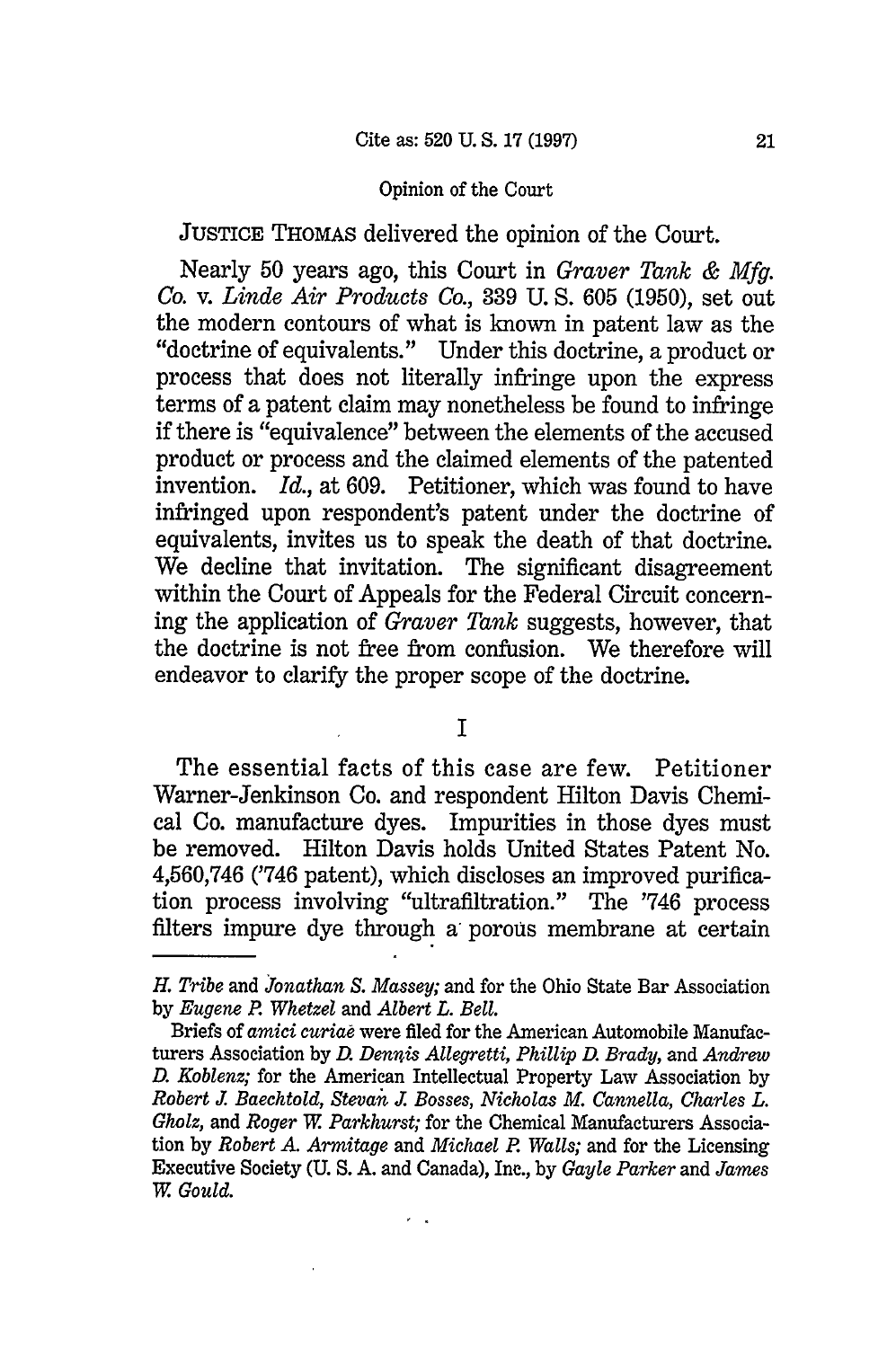pressures and pH levels,' resulting in a high purity dye product.

The '746 patent issued in 1985. As relevant to this case, the patent claims as its invention an improvement in the ultrafiltration process as follows:

"In a process for the purification of a dye **...** the improvement which comprises: subjecting an aqueous solution.., to ultrafiltration through a membrane having a nominal pore diameter of 5-15 Angstroms under a hydrostatic pressure of approximately 200 to 400 p.s.i.g., *at a pH from approximately 6.0 to 9.0,* to thereby cause separation of said impurities from said dye ...." App. 36-37 (emphasis added).

The inventors added the phrase "at a pH from approximately 6.0 to 9.0" during patent prosecution. At a minimum, this phrase was added to distinguish a previous patent (the "Booth" patent) that disclosed an ultrafiltration process operating at a pH above 9.0. The parties disagree as to why the low-end pH limit of 6.0 was included as part of the claim.<sup>2</sup>

**I** The pH, or power (exponent) of Hydrogen, of a solution is a measure of its acidity or alkalinity. A pH of 7.0 is neutral; a pH below 7.0 is acidic; and a pH above 7.0 is alkaline. Although measurement of pH is on a logarithmic scale, with each whole number difference representing a tenfold difference in acidity, the practical significance of any such difference will often depend on the context. Pure water, for example, has a neutral pH of 7.0, whereas carbonated water has an acidic pH of 3.0, and concentrated hydrochloric acid has a pH approaching 0.0. On the other end of the scale, milk of magnesia has a pH of 10.0, whereas household ammonia has a pH of 11.9. 21 Encyclopedia Americana 844 (Int'l ed. 1990).

<sup>&</sup>lt;sup>2</sup> Petitioner contends that the lower limit was added because below a pH of 6.0 the patented process created "foaming" problems in the plant and because the process was not shown to work below that pH level. Brief for Petitioner 4, n. 5, **37,** n. 28. Respondent counters that the process was successfully tested to pH levels as low as 2.2 with no effect on the process because of foaming, but offers no particular explanation as to why the lower level of 6.0 pH was selected. Brief for Respondent 34, n. 34.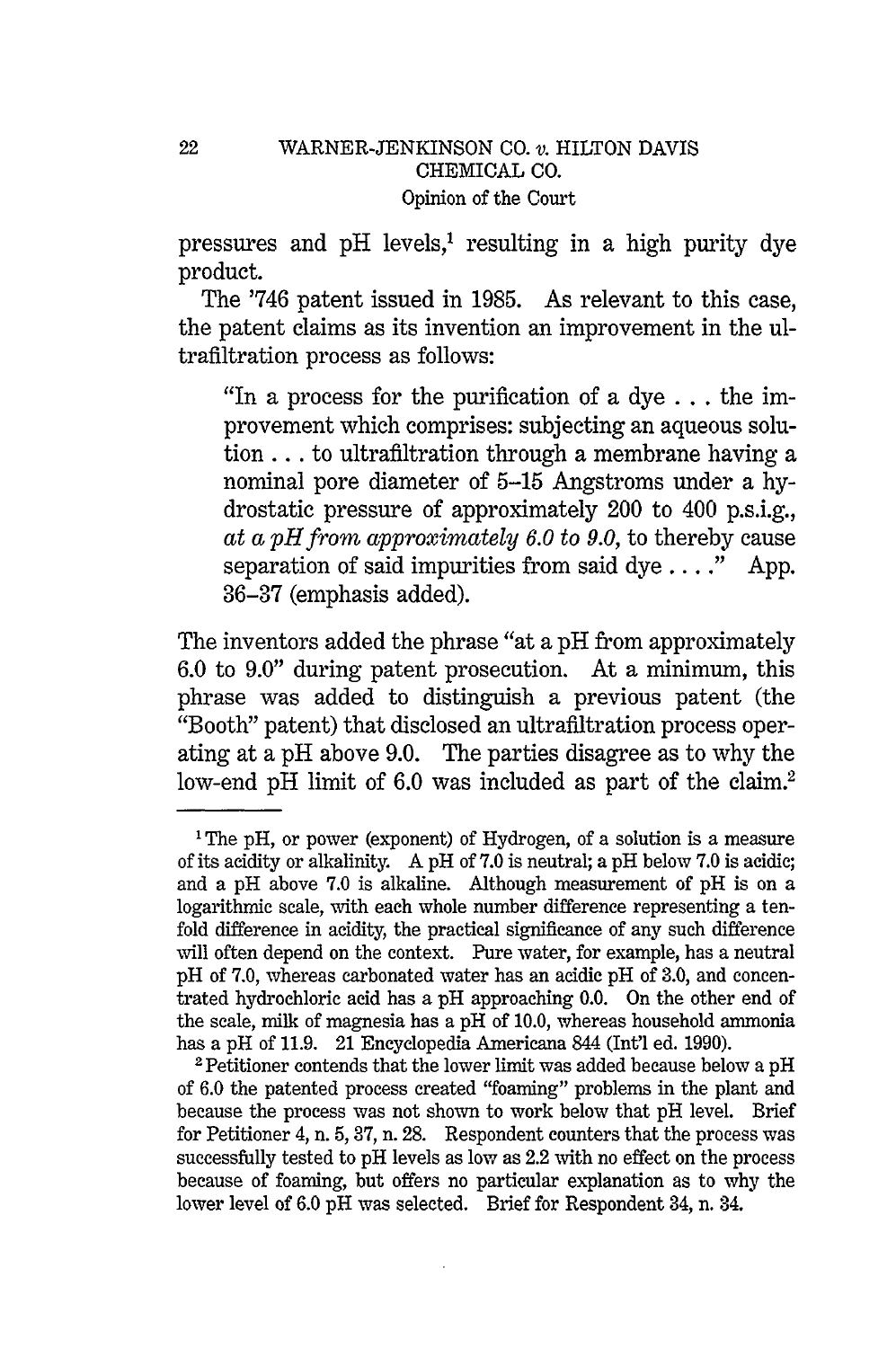In 1986, Warner-Jenkinson developed an ultrafiltration process that operated with membrane pore diameters assumed to be 5-15 Angstroms, at pressures of 200 to nearly 500 p. s. i. g., and at a pH of 5.0. Warner-Jenkinson did not learn of the '746 patent until after it had begun commercial use of its ultrafiltration process. Hilton Davis eventually learned of Warner-Jenkinson's use of ultrafiltration and, in 1991, sued Warner-Jenkinson for patent infringement.

As trial approached, Hilton Davis conceded that there was no literal infringement, and relied solely on the doctrine of equivalents. Over Warner-Jenkinson's objection that the doctrine of equivalents was an equitable doctrine to be applied by the court, the issue of equivalence was included among those sent to the jury. The jury found that the '746 patent was not invalid and that Warner-Jenkinson infringed upon the patent under the doctrine of equivalents. The jury also found, however, that Warner-Jenkinson had not intentionally infringed, and therefore awarded only 20% of the damages sought by Hilton Davis. The District Court denied Warner-Jenkinson's post-trial motions, and entered a permanent injunction prohibiting Warner-Jenkinson from practicing ultrafiltration below 500 p. s. i. g. and below 9.01 pH. A fractured en banc Court of Appeals for the Federal Circuit affirmed. 62 F. 3d 1512 (1995).

The majority below held that the doctrine of equivalents continues to exist and that its touchstone is whether substantial differences exist between the accused process and the patented process. *Id.,* at 1521-1522. The court also held that the question of equivalence is for the jury to decide and that the jury in this case had substantial evidence from which it could conclude that the Warner-Jenkinson process was not substantially different from the ultrafiltration process disclosed in the '746 patent. *Id.,* at 1525.

There were three separate dissents, commanding a total of 5 of 12 judges. Four of the five dissenting judges viewed the doctrine of equivalents as allowing an improper expan-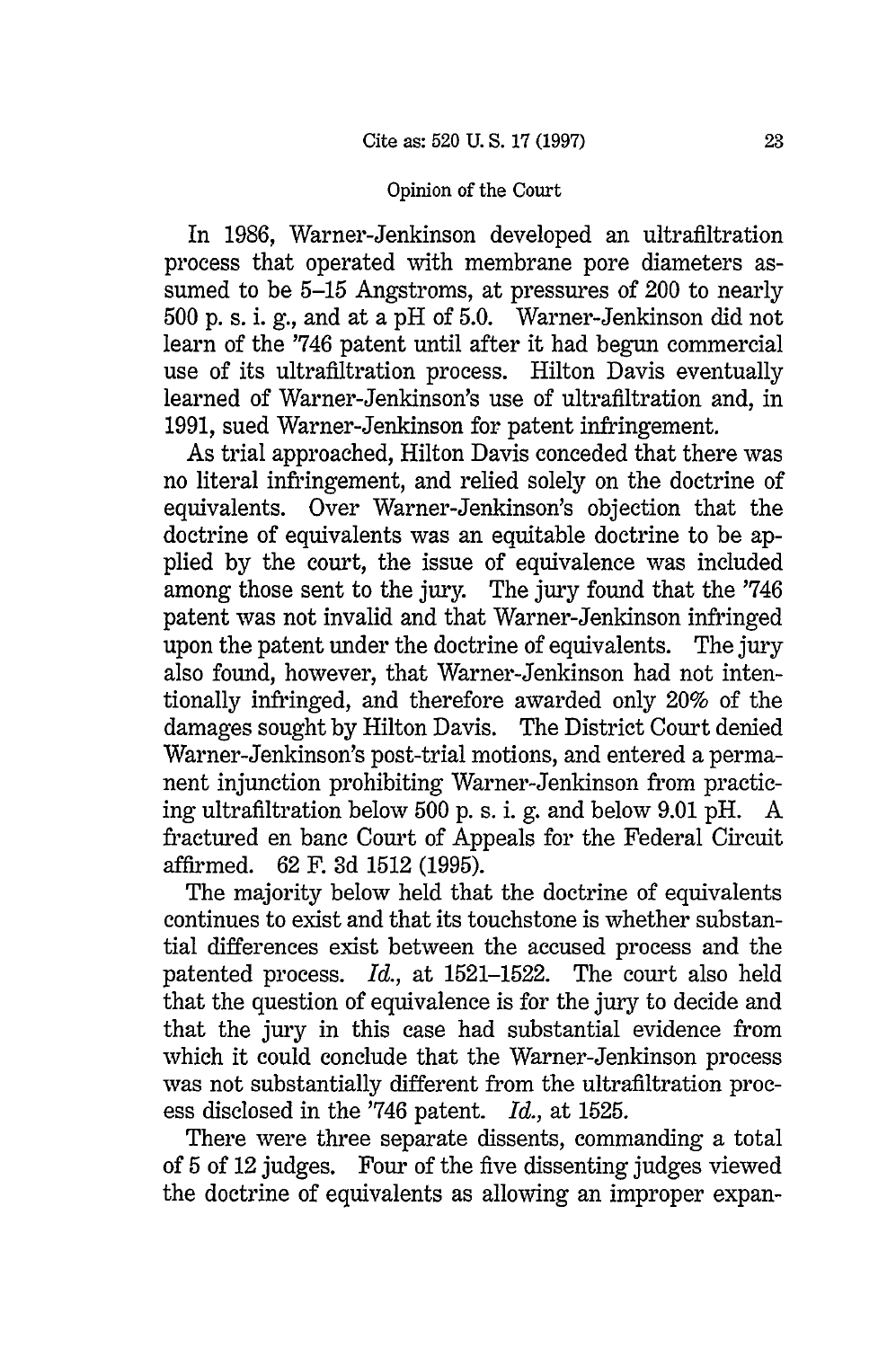# 24 WARNER-JENKINSON CO. *v.* HILTON DAVIS CHEMICAL CO. Opinion of the Court

sion of claim scope, contrary to this Court's numerous holdings that it is the claim that defines the invention and gives notice to the public of the limits of the patent monopoly. *Id.,* at 1537-1538 (opinion of Plager, J.). The fifth dissenter, the late Judge Nies, was able to reconcile the prohibition against enlarging the scope of claims and the doctrine of equivalents by applying the doctrine to each element of a claim, rather than to the accused product or process "overall." *Id.,* at 1574. As she explained it: "The 'scope' is not enlarged if courts do not go beyond the substitution of equivalent elements." *Ibid.* All of the dissenters, however, would have found that a much narrowed doctrine of equivalents may be applied in whole or in part by the court. *Id.,* at 1540-1542 (opinion of Plager, J.); *id.,* at 1579 (opinion of Nies, J.).

We granted certiorari, 516 U. **S.** 1145 (1996), and now reverse and remand.

# II

In *Graver Tank* we considered the application of the doctrine of equivalents to an accused chemical composition for use in welding that differed from the patented welding material by the substitution of one chemical element. **339** U. S., at 610. The substituted element did not fall within the literal terms of the patent claim, but the Court nonetheless found that the "question which thus emerges is whether the substitution [of one element for the other] **...** is a change of such substance as to make the doctrine of equivalents inapplicable; or conversely, whether under the circumstances the change was so insubstantial that the trial court's invocation of the doctrine of equivalents was justified." *Ibid.* The Court also described some of the considerations that go into applying the doctrine of equivalents:

"What constitutes equivalency must be determined against the context of the patent, the prior art, and the particular circumstances of the case. Equivalence, in the patent law, is not the prisoner of a formula and is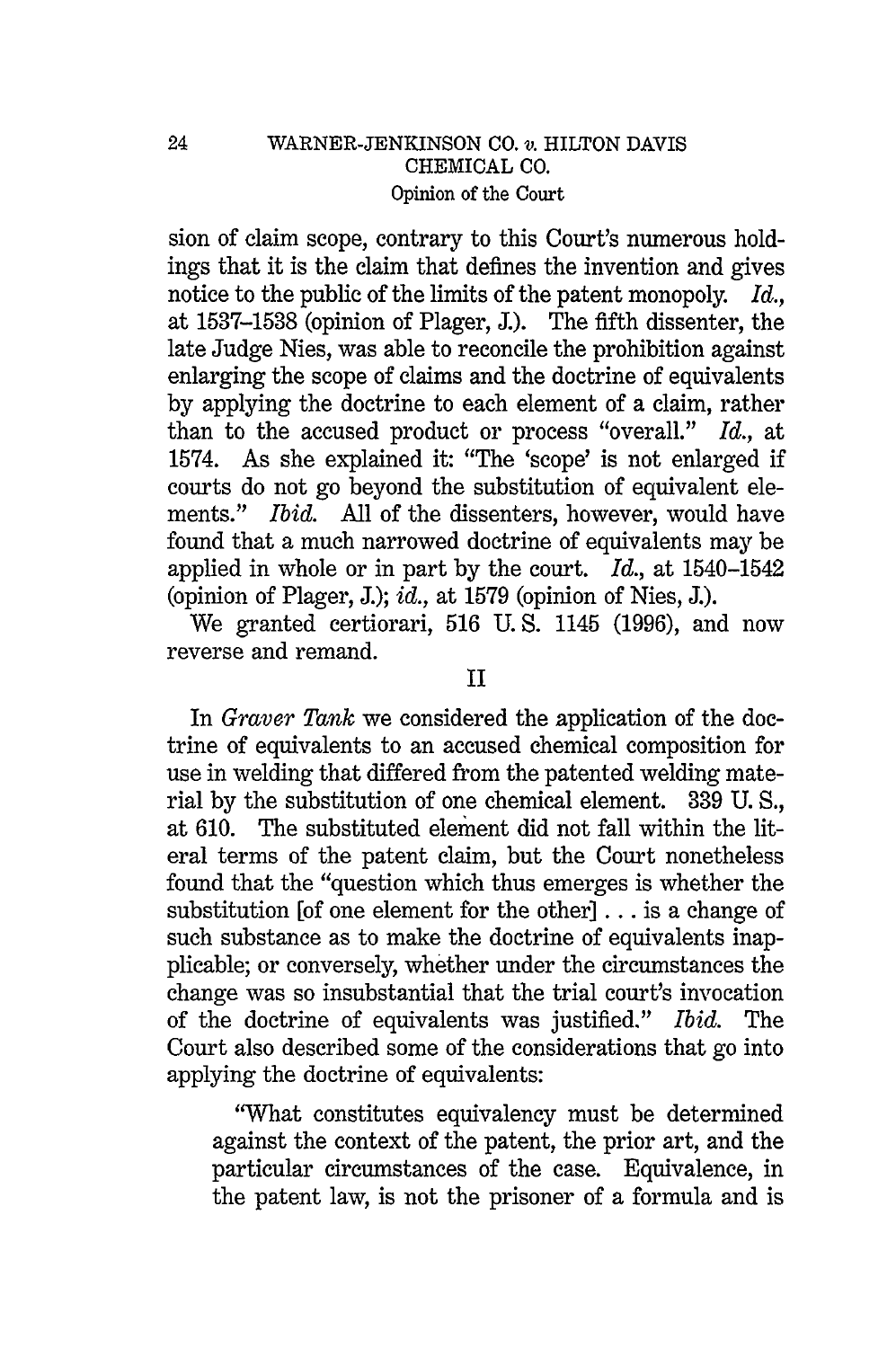not an absolute to be considered in a vacuum. It does not require complete identity for every purpose and in every respect. In determining equivalents, things equal to the same thing may not be equal to each other and, by the same token, things for most purposes different may sometimes be equivalents. Consideration must be given to the purpose for which an ingredient is used in a patent, the qualities it has when combined with the other ingredients, and the function which it is intended to perform. An important factor is whether persons reasonably skilled in the art would have known of the interchangeability of an ingredient not contained in the patent with one that was." *Id.,* at 609.

Considering those factors, the Court viewed the difference between the chemical element claimed in the patent and the substitute element to be "colorable only," and concluded that the trial court's judgment of infringement under the doctrine of equivalents was proper. *Id.,* at 612.

# A

Petitioner's primary argument in this Court is that the doctrine of equivalents, as set out in *Graver Tank* in 1950, did not survive the 1952 revision of the Patent Act, 35 U. S. **C.** § 100 *et seq.,* because it is inconsistent with several aspects of that Act. In particular, petitioner argues: (1) The doctrine of equivalents is inconsistent with the statutory requirement that a patentee specifically "claim" the invention covered by a patent, § 112; (2) the doctrine circumvents the patent reissue process-designed to correct mistakes in drafting or the like-and avoids the express limitations on that process, §§ 251-252; (3) the doctrine is inconsistent with the primacy of the Patent and Trademark Office (PTO) in setting the scope of a patent through the patent prosecution process; and (4) the doctrine was implicitly rejected as a general matter by Congress' specific and limited inclusion of the doctrine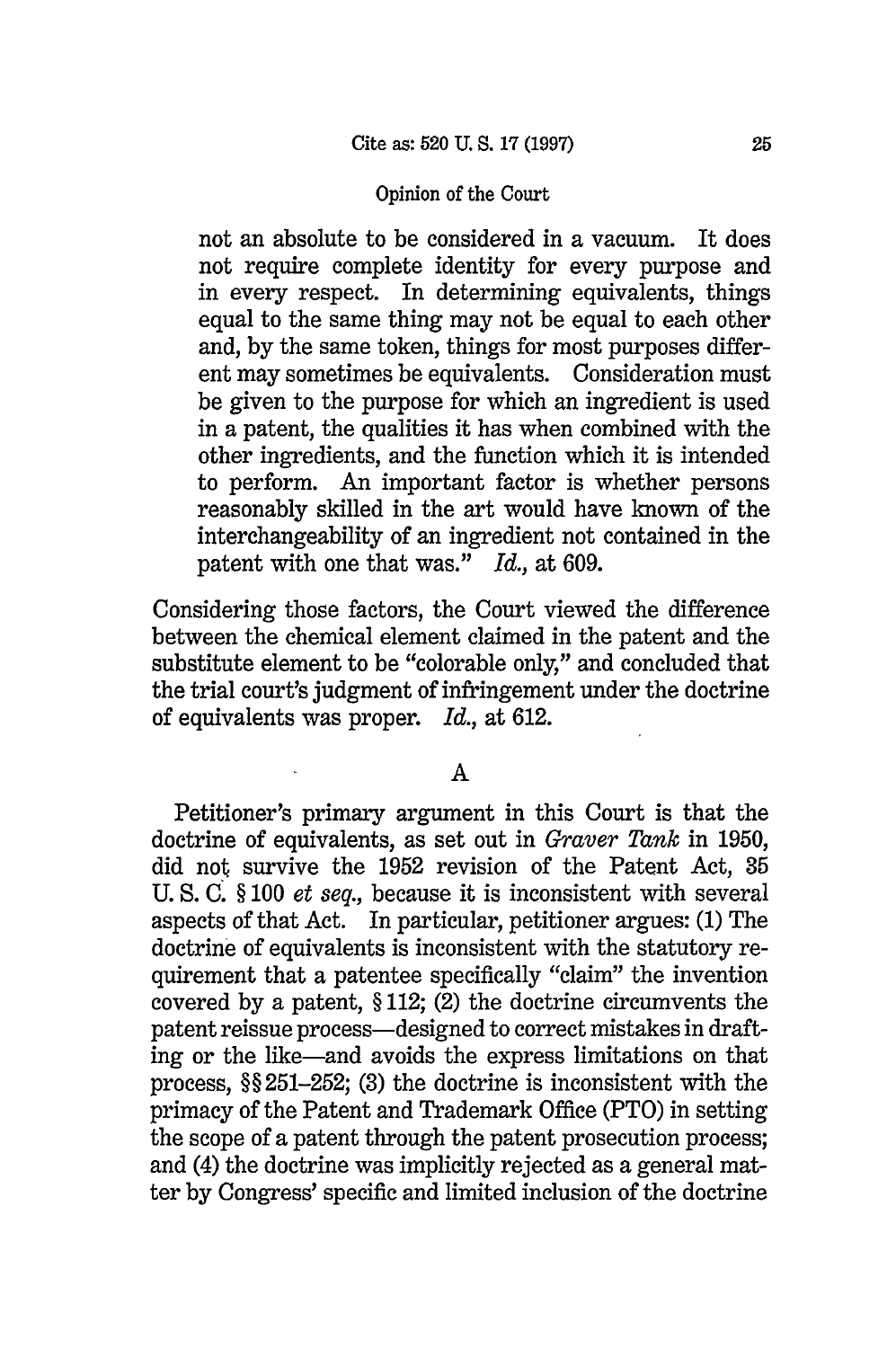in one section regarding "means" claiming, §112, ¶6. All but one of these arguments were made in *Graver Tank* in the context of the 1870 Patent Act, and failed to command a majority.<sup>3</sup>

The 1952 Patent Act is not materially different from the 1870 Act with regard to claiming, reissue, and the role of the PTO. Compare, *e. g.,* 35 U. S. C. § 112 ("The specification shall conclude with one or more claims particularly pointing out and distinctly claiming the subject matter which the applicant regards as his invention") with the Consolidated Patent Act of 1870, ch. 230, § 26, 16 Stat. 198, 201 (the applicant "shall particularly point out and distinctly claim the part, improvement, or combination which he claims as his invention or discovery"). Such minor differences as exist between those provisions in the 1870 and the 1952 Acts have no bearing on the result reached in *Graver Tank,* and thus provide no basis for our overruling it. In the context of infringement, we have already held that pre-1952 precedent survived the passage of the 1952 Act. See *Aro Mfg. Co. v. Convertible Top Replacement Co.,* 365 U. **S.** 336, 342 (1961) (new section defining infringement "left intact the entire

*S'Graver Tank* was decided over a vigorous dissent. In that dissent, Justice Black raised the first three of petitioner's four arguments against the doctrine of equivalents. See 339 U. S., at 613-614 (doctrine inconsistent with statutory requirement to "distinctly claim" the invention); *id.,* at 614-615 (patent reissue process available to correct mistakes); *id.,* at 615, n. **3** (duty lies with the Patent Office to examine claims and to conform them to the scope of the invention; inventors may appeal Patent Office determinations if they disagree with result).

Indeed, petitioner's first argument was not new even in 1950. Nearly 100 years before *Graver Tank,* this Court approved of the doctrine of equivalents in *Winans* v. *Dennead,* 15 How. 330 (1854). The dissent in *Winans* unsuccessfully argued that the majority result was inconsistent with the requirement in the 1836 Patent Act that the applicant "particularly 'specify and point' out what he claims as his invention," and that the patent protected nothing more. *Id.,* at 347 (opinion of Campbell, J.).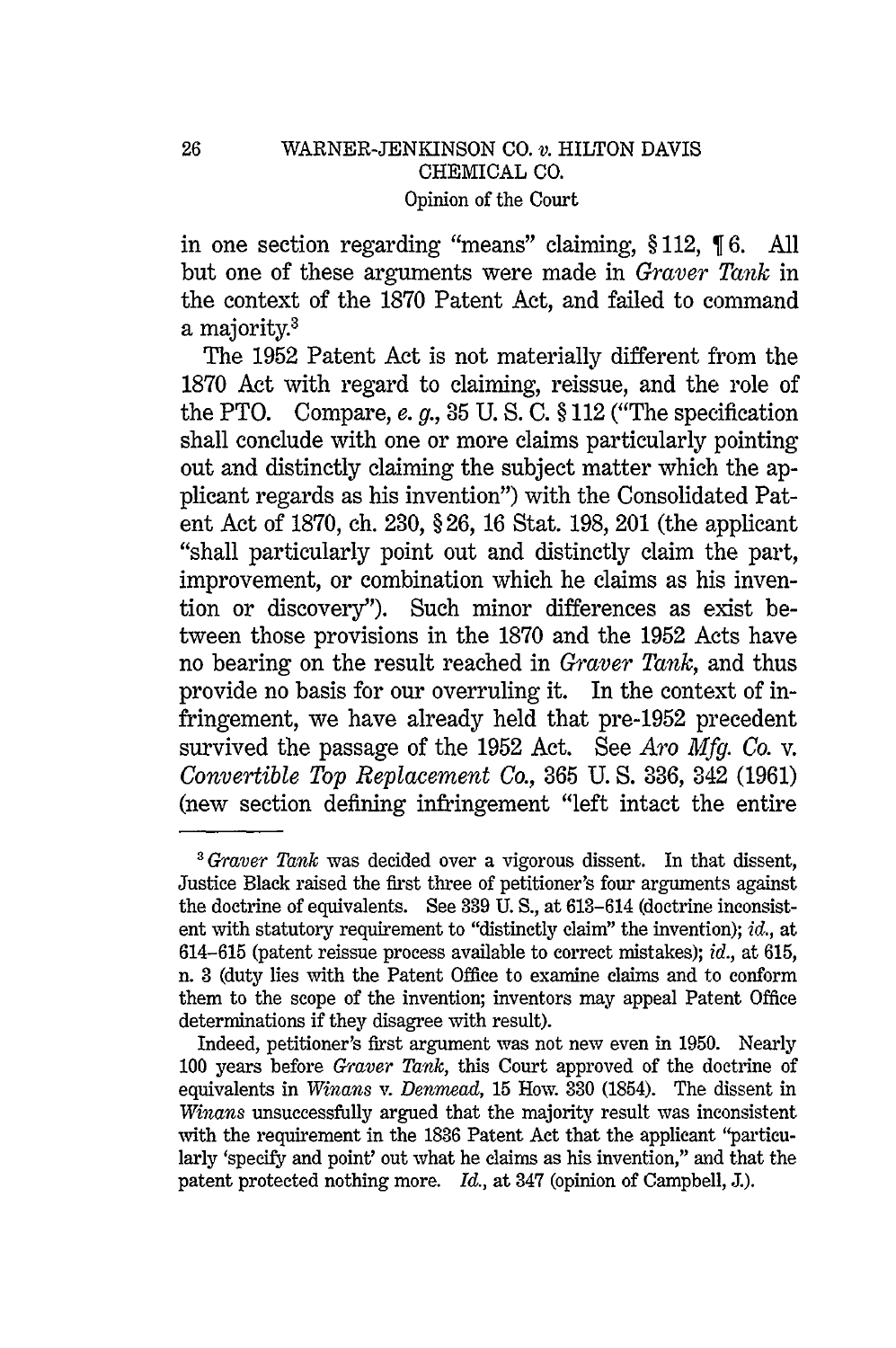body of case law on direct infringement"). We see no reason to reach a different result here.4

Petitioner's fourth argument for an implied congressional negation of the doctrine of equivalents turns on the reference to "equivalents" in the "means" claiming provision of the 1952 Act. Section 112, 16, a provision not contained in the 1870 Act, states:

"An element in a claim for a combination may be expressed as a means or step for performing a specified function without the recital of structure, material, or acts in support thereof, and such claim shall be construed to cover the corresponding structure, material, or acts described in the specification *and equivalents thereof."* (Emphasis added.)

Thus, under this new provision, an applicant can describe an element of his invention by the result accomplished or the function served, rather than describing the item or element to be used *(e. g.,* "a means of connecting Part A to Part B," rather than "a two-penny nail"). Congress enacted § 112, 6, in response to *Halliburton Oil Well Cementing Co. v. Walker,* 329 U. S. 1 (1946), which rejected claims that "do not describe the invention but use 'conveniently functional language at the exact point of novelty."' *Id.,* at 8 (citation

<sup>&</sup>lt;sup>4</sup> Petitioner argues that the evolution in patent practice from "central" claiming (describing the core principles of the invention) to "peripheral" claiming (describing the outer boundaries of the invention) requires that we treat *Graver Tank* as an aberration and abandon the doctrine of equivalents. Brief for Petitioner 43-45. We disagree. The suggested change in claiming practice predates *Graver Tank,* is not of statutory origin, and seems merely to reflect narrower inventions in more crowded arts. Also, judicial recognition of so-called "pioneer" patents suggests that the abandonment of "central" claiming may be overstated. That a claim describing a limited improvement in a crowded field will have a limited range of permissible equivalents does not negate the availability of the doctrine vel *non.*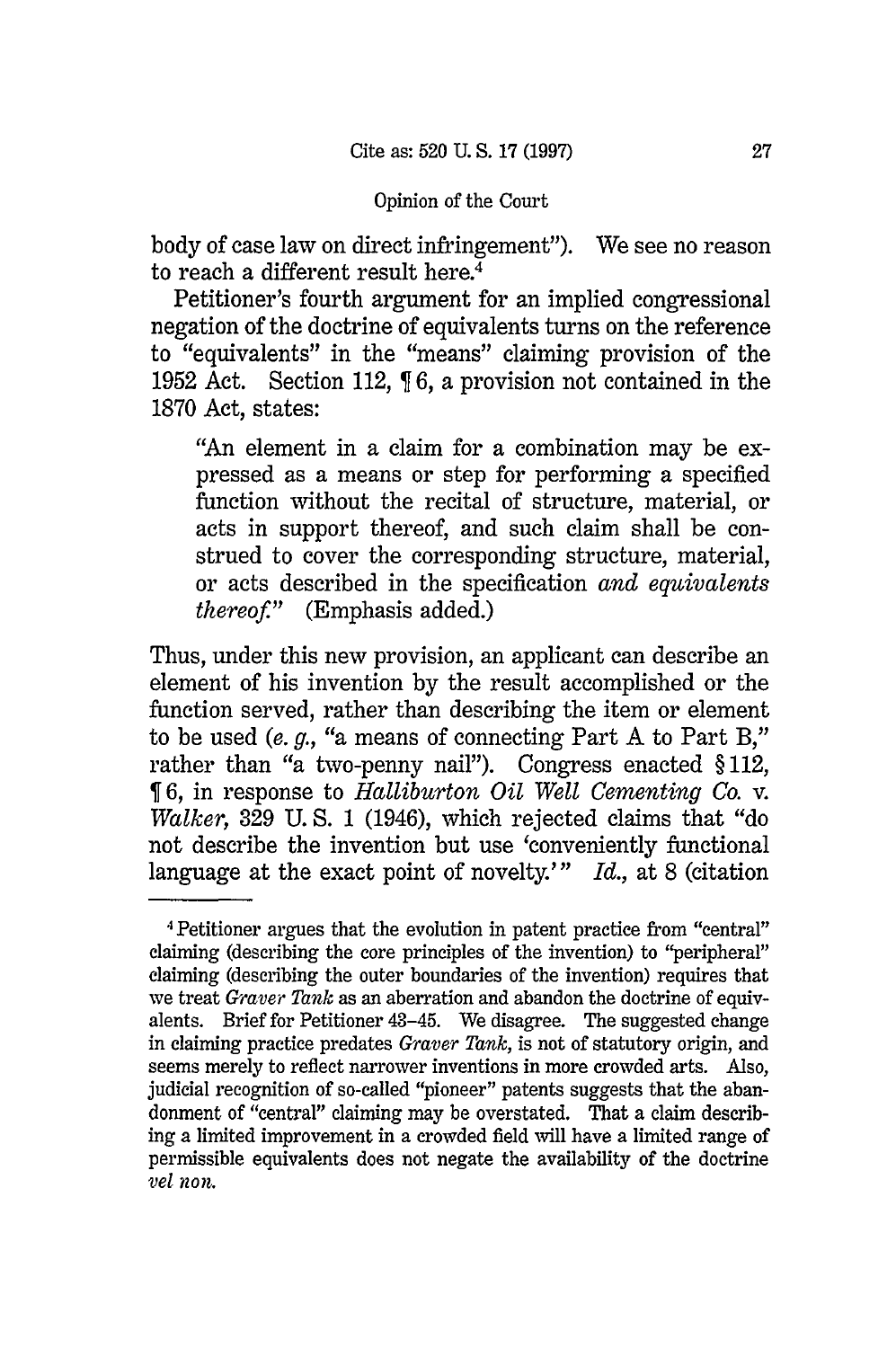# 28 WARNER-JENKINSON CO. *v.* HILTON DAVIS CHEMICAL CO. Opinion of the Court

omitted). See *In re Donaldson Co.,* 16 F. 3d 1189, 1194 (CA Fed. 1994) (Congress enacted predecessor of  $$112, $6$ , in response to *Halliburton); In re Fuetterer,* 319 F. 2d 259, 264, n. 11 (CCPA 1963) (same); see also 2 D. Chisum, Patents **§** 8.04[2], pp. 63-64 (1996) (discussing 1954 commentary of then-Chief Patent Examiner P. J. Federico). Section 112, 6, now expressly allows so-called "means" claims, with the proviso that application of the broad literal language of such claims must be limited to only those means that are "equivalen[t]" to the actual means shown in the patent specification. This is an application of the doctrine of equivalents in a restrictive role, narrowing the application of broad literal claim elements. We recognized this type of role for the doctrine of equivalents in *Graver Tank* itself. 339 U. S., at 608-609. The added provision, however, is silent on the doctrine of equivalents as applied where there is no literal infringement.

Because  $$112, $6,$  was enacted as a targeted cure to a specific problem, and because the reference in that provision to "equivalents" appears to be no more than a prophylactic against potential side effects of that cure, such limited congressional action should not be overread for negative implications. Congress in 1952 could easily have responded to *Graver Tank* as it did to the *Halliburton* decision. But it did not. Absent something more compelling than the dubious negative inference offered by petitioner, the lengthy history of the doctrine of equivalents strongly supports adherence to our refusal in *Graver Tank* to find that the Patent Act conflicts with that doctrine. Congress can legislate the doctrine of equivalents out of existence any time it chooses. The various policy arguments now made by both sides are thus best addressed to Congress, not this Court.

We do, however, share the concern of the dissenters below that the doctrine of equivalents, as it has come to be applied since *Graver Tank,* has taken on a life of its own, unbounded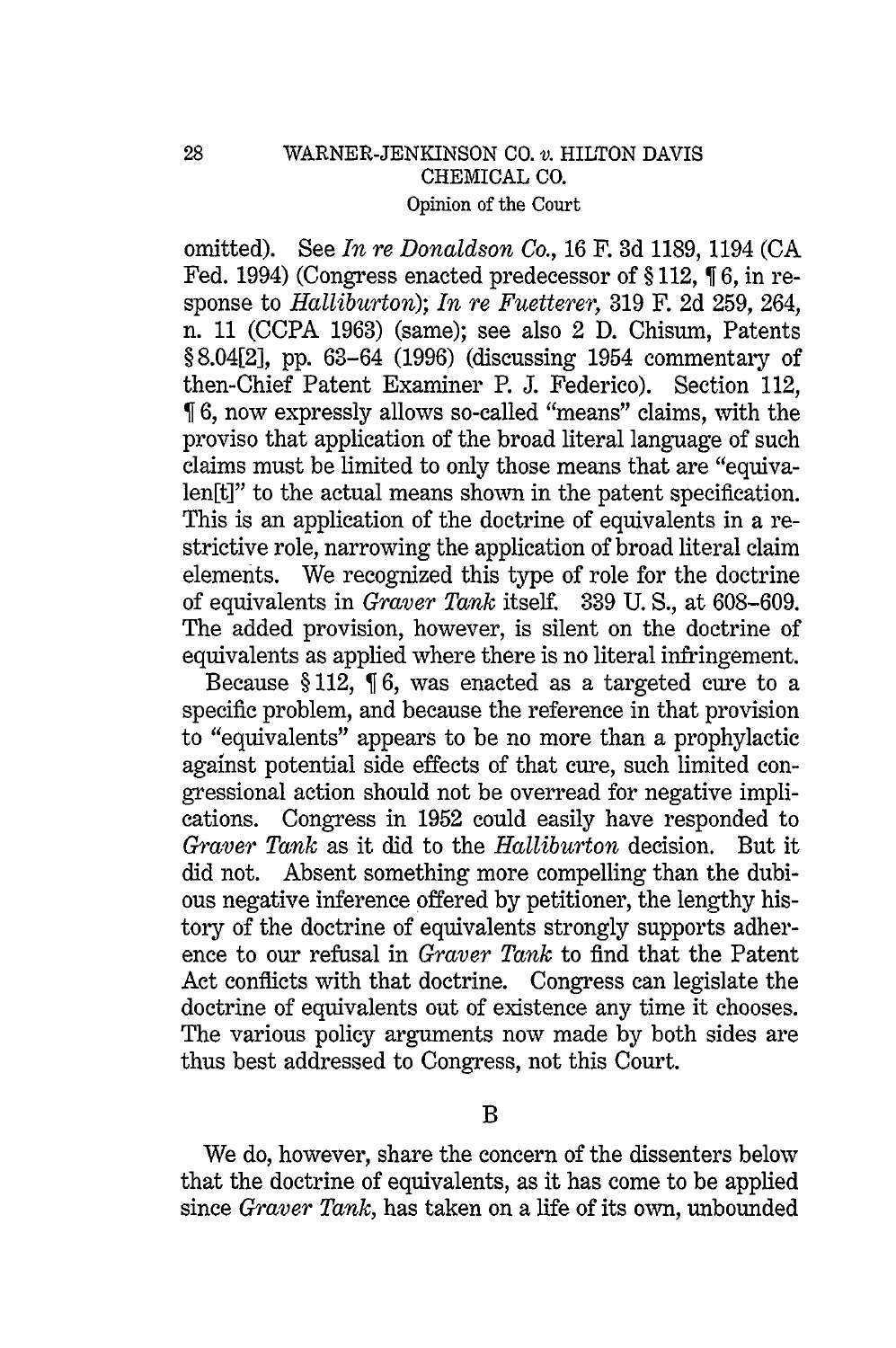by the patent claims. There can be no denying that the doctrine of equivalents, when applied broadly, conflicts with the definitional and public-notice functions of the statutory claiming requirement. Judge Nies identified one means of avoiding this conflict:

"[A] distinction can be drawn that is not too esoteric between substitution of an equivalent for a component *in* an invention and enlarging the metes and bounds of the invention *beyond* what is claimed.

"Where a claim to an invention is expressed as a combination of elements, as here, 'equivalents' in the sobriquet 'Doctrine of Equivalents' refers to the equivalency of an *element* or *part* of the invention with one that is substituted in the accused product or process.

"This view that the accused device or process must be more than 'equivalent' *overall* reconciles the Supreme Court's position on infringement by equivalents with its concurrent statements that 'the courts have no right to enlarge a patent beyond the scope of its claims as allowed by the Patent Office.' [Citations omitted.] The 'scope' is not enlarged if courts do not go beyond the substitution of equivalent elements." 62 F. 3d, at 1573- 1574 (dissenting opinion) (emphasis in original).

We concur with this apt reconciliation of our two lines of precedent. Each element contained in a patent claim is deemed material to defining the scope of the patented invention, and thus the doctrine of equivalents must be applied to individual elements of the claim, not to the invention as a whole. It is important to ensure that the application of the doctrine, even as to an individual element, is not allowed such broad play as to effectively eliminate that element in its entirety. So long as the doctrine of equivalents does not encroach beyond the limits just described, or beyond related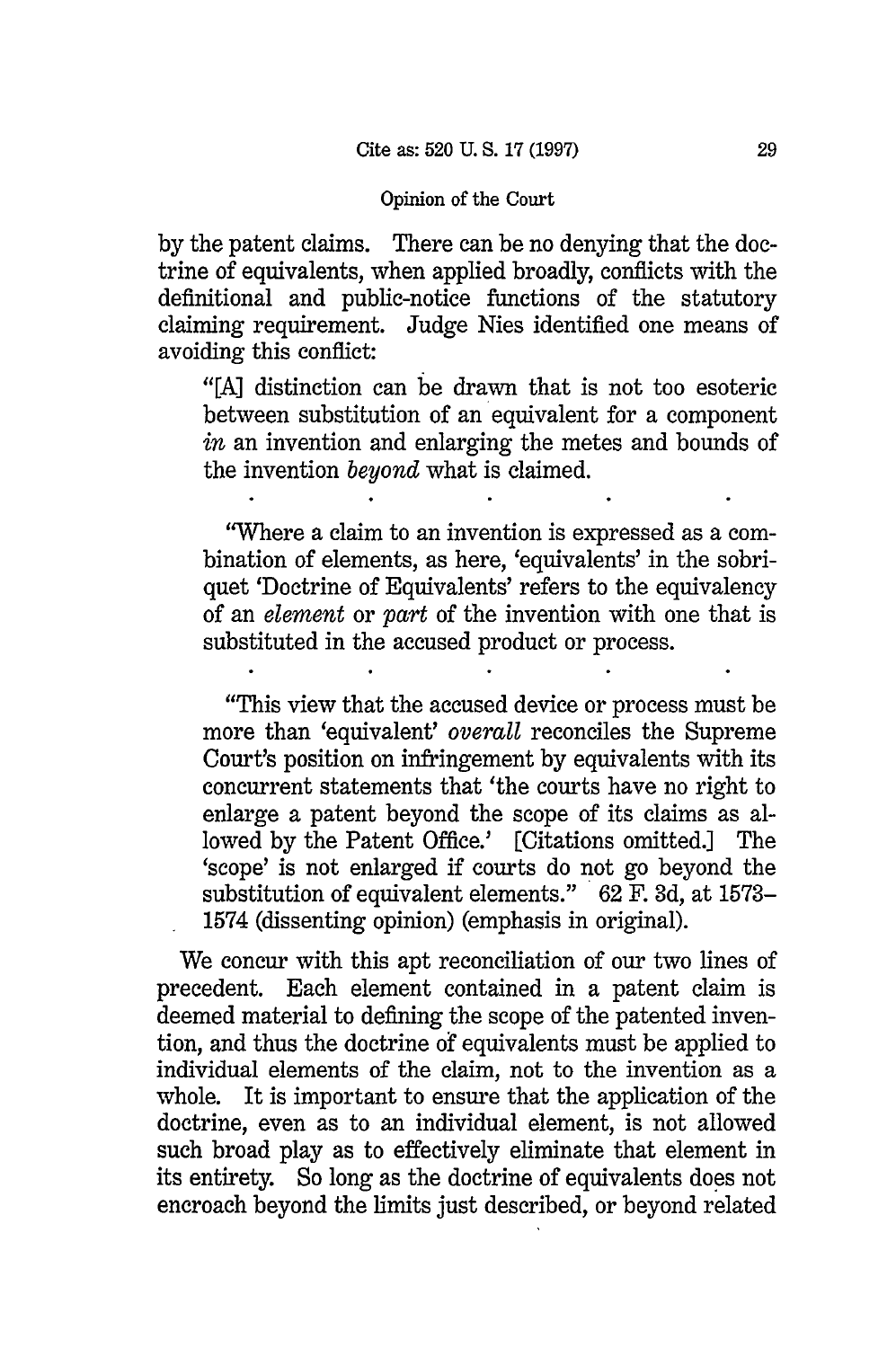limits to be discussed *infra* this page and 31-34, 39, n. 8, and 39-40, we are confident that the doctrine will not vitiate the central functions of the patent claims themselves.

# III

Understandably reluctant to assume this Court would overrule *Graver Tank,* petitioner has offered alternative arguments in favor of a more restricted doctrine of equivalents than it feels was applied in this case. We address each in turn.

A

Petitioner first argues that *Graver Tank* never purported to supersede a well-established limit on nonliteral infringement, known variously as "prosecution history estoppel" and "file wrapper estoppel." See *Bayer Aktiengesellschaft v. Duphar Int'l Research B. V,* 738 F. 2d 1237, 1238 (CA Fed. 1984). According to petitioner, any surrender of subject matter during patent prosecution, regardless of the reason for such surrender, precludes recapturing any part of that subject matter, even if it is equivalent to the matter expressly claimed. Because, during patent prosecution, respondent limited the pH element of its claim to pH levels between 6.0 and 9.0, petitioner would have those limits form bright lines beyond which no equivalents may be claimed. Any inquiry into the reasons for a surrender, petitioner claims, would undermine the public's right to clear notice of the scope of the patent as embodied in the patent fie.

We can readily agree with petitioner that *Graver Tank* did not dispose of prosecution history estoppel as a legal limitation on the doctrine of equivalents. But petitioner reaches too far in arguing that the reason for an amendment during patent prosecution is irrelevant to any subsequent estoppel. In each of our cases cited by petitioner and by the dissent below, prosecution history estoppel was tied to amendments made to avoid the prior art, or otherwise to address a specific concern-such as obviousness-that arguably would have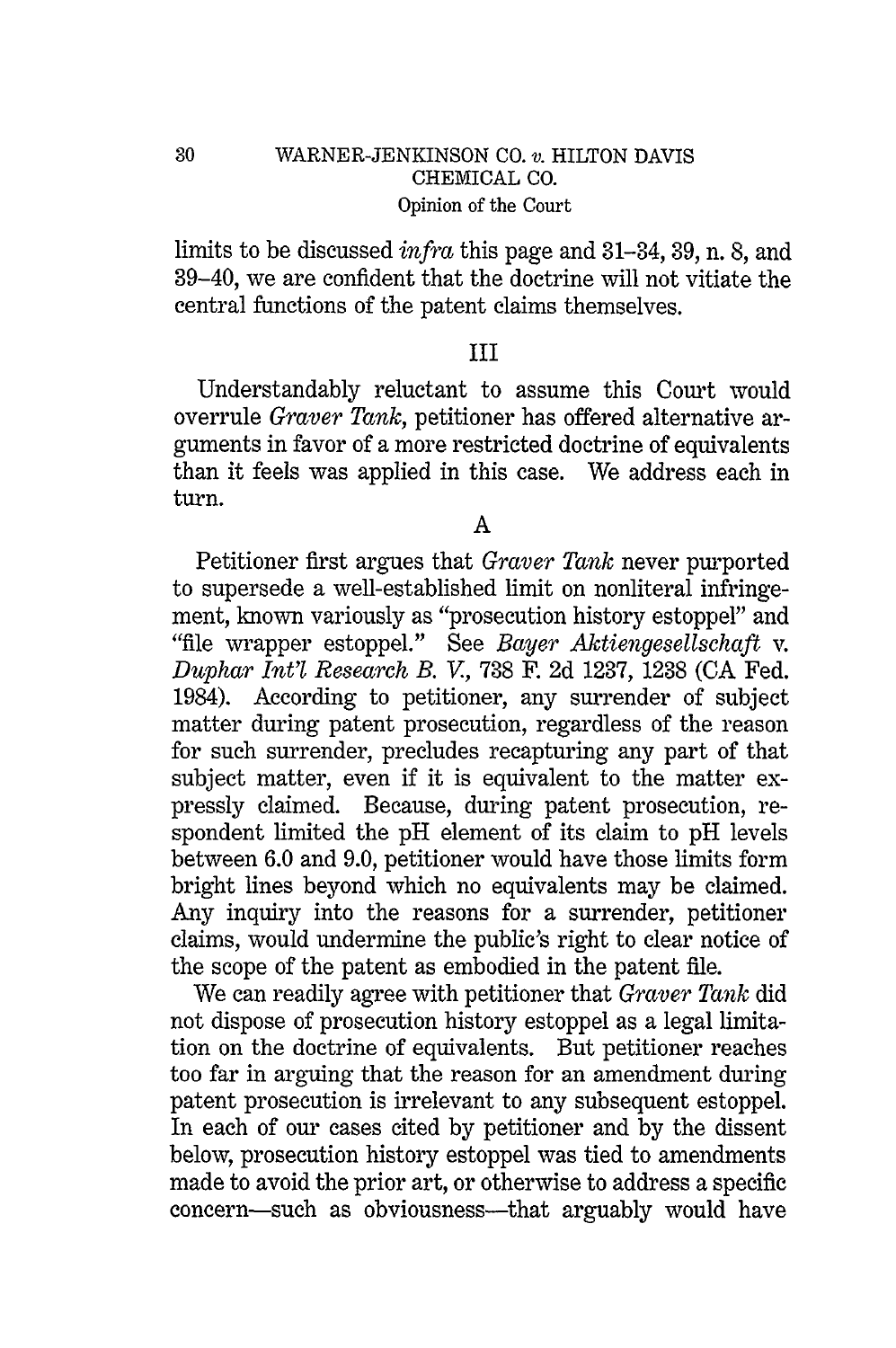rendered the claimed subject matter unpatentable. Thus, in *Exhibit Supply Co. v. Ace Patents Corp.,* 315 U. S. 126 (1942), Chief Justice Stone distinguished inclusion of a limiting phrase in an original patent claim from the "very different" situation in which "the applicant, in order to meet objections in the Patent Office, *based on references to the prior art,* adopted the phrase as a substitute for the broader one" previously used. *Id.,* at **136** (emphasis added). Similarly, in *Keystone Driller Co. v. Northwest Engineering Corp.,* 294 U. S. 42 (1935), estoppel was applied where the initial claims were "rejected on the prior art," *id.,* at 48, n. 6, and where the allegedly infringing equivalent element was outside of the revised claims and within the prior art that formed the basis for the rejection of the earlier claims, *id.,* at **48.5**

It is telling that in each case this Court probed the reasoning behind the Patent Office's insistence upon a change in the claims. In each instance, a change was demanded because the claim as otherwise written was viewed as not describing a patentable invention at all--typically because what it described was encompassed within the prior art. But, as the United States informs us, there are a variety of other reasons why the PTO may request a change in claim language. Brief for United States as *Amicus Curiae* 22-23

r See also *Smith v. Magic City Kennel Club, Inc.,* 282 U.S. 784, **788** (1931) (estoppel applied to amended claim where the original "claim was rejected on the prior patent to" another); *Computing Scale Co. of America* v. *Automatic Scale Co.,* 204 U. **S.** 609, 618-620 (1907) (initial claims rejected based on lack of invention over prior patents); *Hubbell v. United States,* 179 U. **S.** 77, 83 (1900) (patentee estopped from excluding a claim element where element was added to overcome objections based on lack of novelty over prior patents); *Sutter* v. *Robinson,* 119 U. **S.** 530, 541 (1886) (estoppel applied where, during patent prosecution, the applicant "was expressly required to state that [the device's] structural plan was old and not of his invention"); cf *Graham* v. *John Deere Co. of Kansas City,* 383 U. **S.** 1, **33** (1966) (noting, in a validity determination, that "claims that have been narrowed in order to obtain the issuance of a patent by distinguishing the prior art cannot be sustained to cover that which was previously by limitation eliminated from the patent").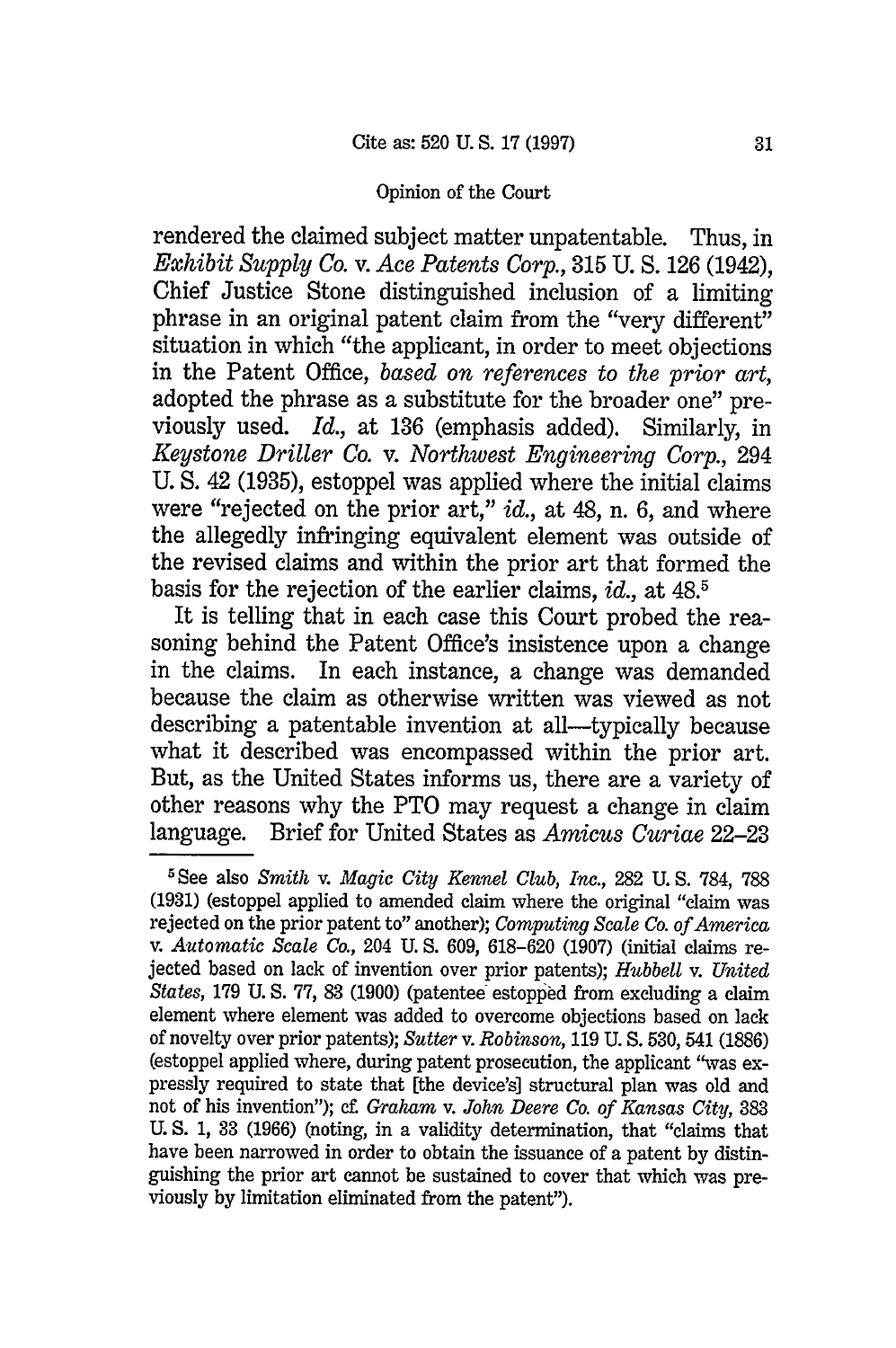(counsel for the PTO also appearing on the brief). And if the PTO has been requesting changes in claim language without the intent to limit equivalents or, indeed, with the expectation that language it required would in many cases allow for a range of equivalents, we should be extremely reluctant to upset the basic assumptions of the PTO without substantial reason for doing so. Our prior cases have consistently applied prosecution history estoppel only where claims have been amended for a limited set of reasons, and we see no substantial cause for requiring a more rigid rule invoking an estoppel regardless of the reasons for a change.<sup>6</sup>

In this case, the patent examiner objected to the patent claim due to a perceived overlap with the Booth patent, which revealed an ultrafiltration process operating at a pH above 9.0. In response to this objection, the phrase "at a pH from approximately 6.0 to 9.0" was added to the claim. While it is undisputed that the upper limit of 9.0 was added in order to distinguish the Booth patent, the reason for adding the lower limit of  $6.0$  is unclear. The lower limit certainly did not serve to distinguish the Booth patent, which said nothing about pH levels below 6.0. Thus, while a lower limit of 6.0, by its mere inclusion, became a material *element* of the claim, that did not necessarily preclude the application of the doctrine of equivalents as to that element. See *Hubbell* v. *United States,* 179 U. S. 77, 82 (1900) (" '[A]ll [specified elements] must be regarded as material," though it remains an open "'question whether an omitted part is supplied by an equivalent device or instrumentality"' (citation omitted)).

<sup>6</sup>That petitioner's rule might provide a brighter line for determining whether a patentee is estopped under certain circumstances is not a sufficient reason for adopting such a rule. This is especially true where, as here, the PTO may have relied upon a flexible rule of estoppel when deciding whether to ask for a change in the first place. To change so substantially the rules of the game now could very well subvert the various balances the PTO sought to strike when issuing the numerous patents which have not yet expired and which would be affected by our decision.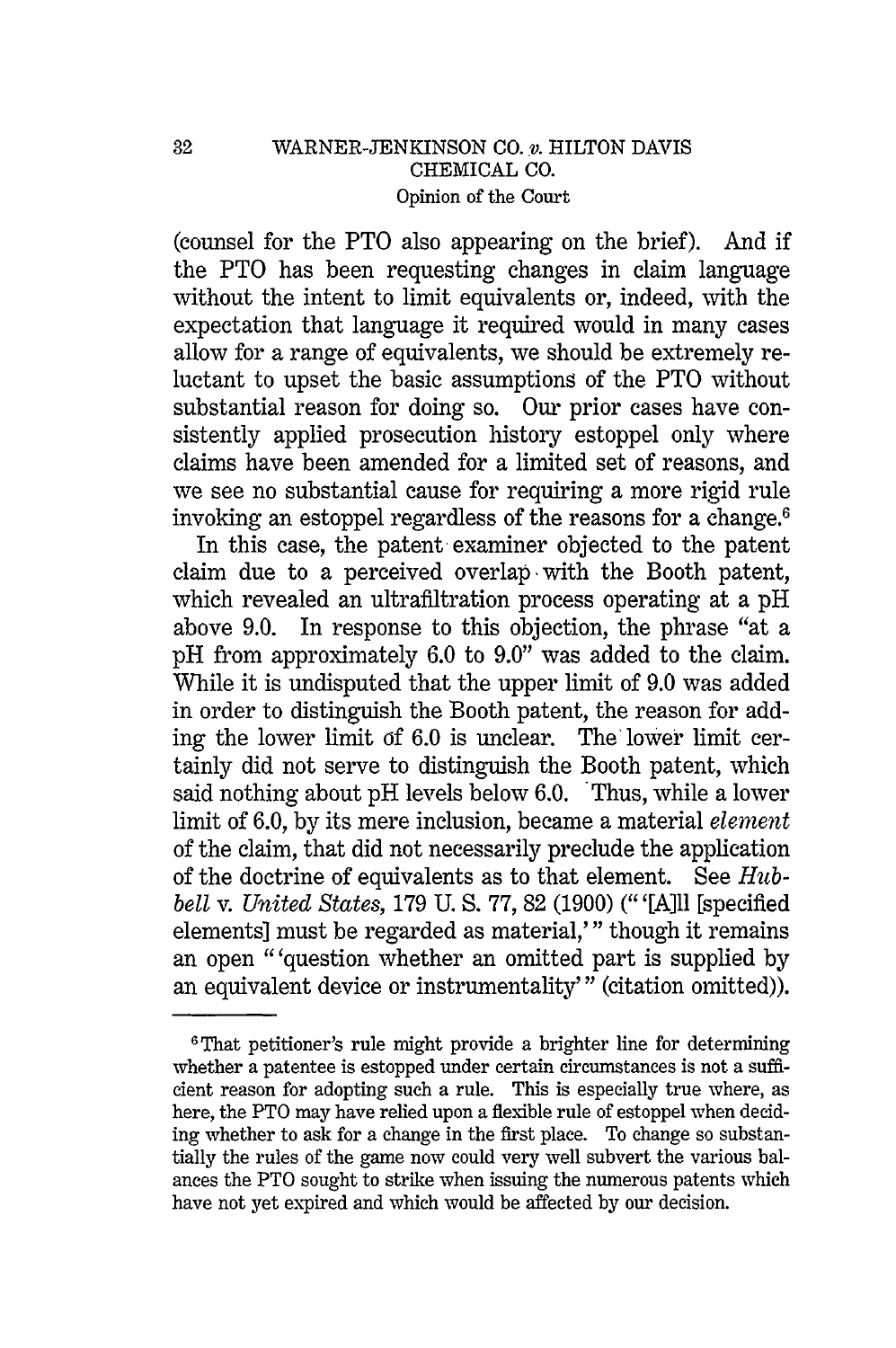Where the reason for the change was not related to avoiding the prior art, the change may introduce a new element, but it does not necessarily preclude infringement by equivalents of that element.7

We are left with the problem, however, of what to do in a case like the one at bar, where the record seems not to reveal the reason for including the lower pH limit of 6.0. In our view, holding that certain reasons for a claim amendment may avoid the application of prosecution history estoppel is not tantamount to holding that the *absence* of a reason for an amendment may similarly avoid such an estoppel. Mindful that claims do indeed serve both a definitional and a notice function, we think the better rule is to place the burden on the patent holder to establish the reason for an amendment required during patent prosecution. The court then would decide whether that reason is sufficient to overcome prosecution history estoppel as a bar to application of the doctrine of equivalents to the element added by that amendment. Where no explanation is established, however, the court should presume that the patent applicant had a substantial reason related to patentability for including the limiting element added by amendment. In those circumstances, prosecution history estoppel would bar the application of the doctrine of equivalents as to that element. The presumption we have described, one subject to rebuttal if an appropriate reason for a required amendment is established, gives proper deference to the role of claims in defining an invention and providing public notice, and to the primacy of

**<sup>7</sup>** We do not suggest that, where a change is made to overcome an objection based on the prior art, a court is free to review the correctness of that objection when deciding whether to apply prosecution history estoppel. As petitioner rightly notes, such concerns are properly addressed on direct appeal from the denial of a patent, and will not be revisited in an infringement action. *Smith v. Magic City Kennel Club, Inc., supra,* at 789-790. What *is* permissible for a court to explore is the reason (right or wrong) for the objection and the manner in which the amendment addressed and avoided the objection.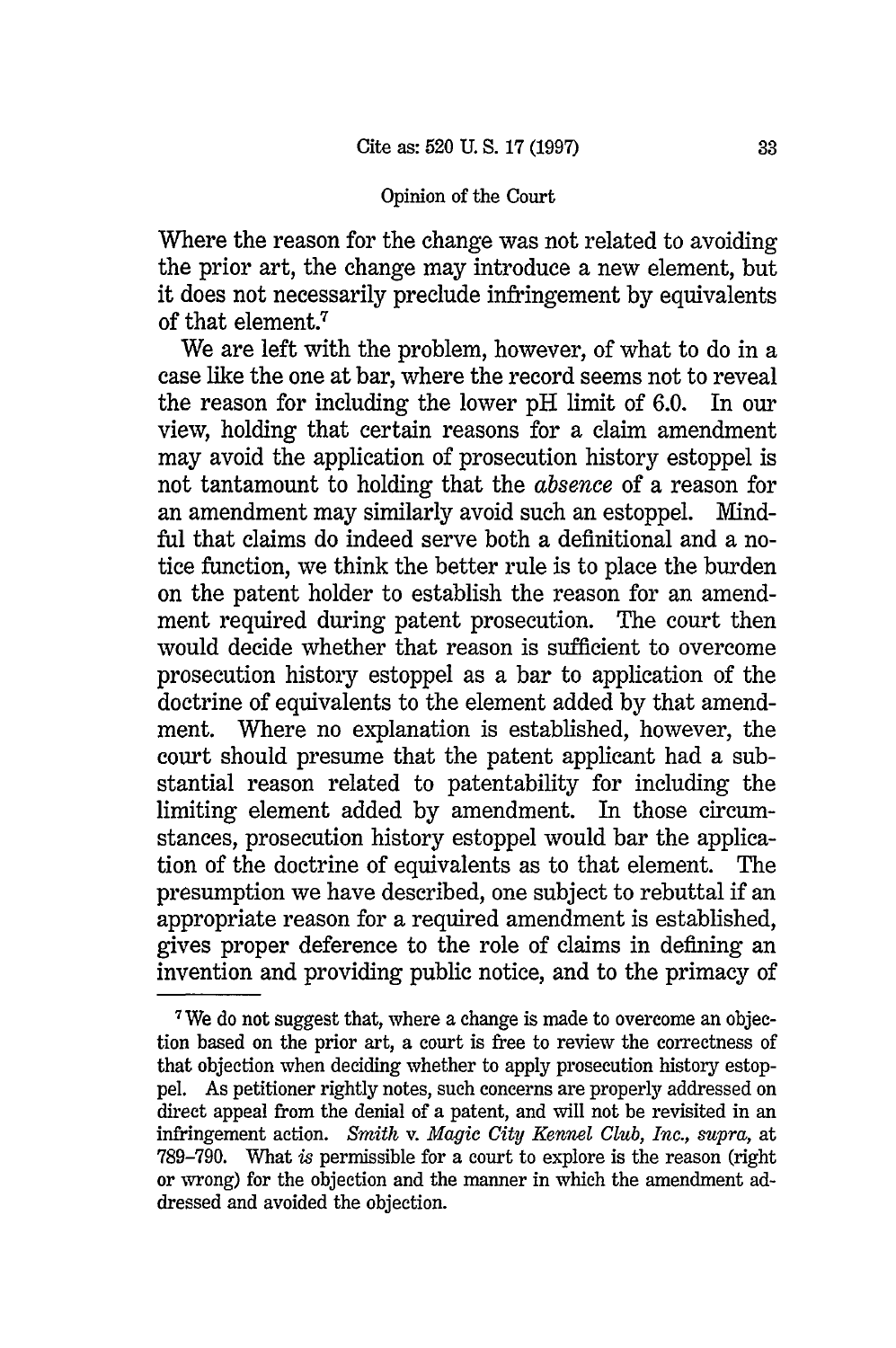the PTO in ensuring that the claims allowed cover only subject matter that is properly patentable in a proffered patent application. Applied in this fashion, prosecution history estoppel places reasonable limits on the doctrine of equivalents, and further insulates the doctrine from any feared conflict with the Patent Act.

Because respondent has not proffered in this Court a reason for the addition of a lower pH limit, it is impossible to tell whether the reason for that addition could properly avoid an estoppel. Whether a reason in fact exists, but simply was not adequately developed, we cannot say. On remand, the Federal Circuit can consider whether reasons for that portion of the amendment were offered or not and whether further opportunity to establish such reasons would be proper.

B

Petitioner next argues that even if *Graver Tank* remains good law, the case held only that the absence of substantial differences was a *necessary* element for infringement under the doctrine of equivalents, not that it was *sufficient* for such a result. Brief for Petitioner 32. Relying on *Graver Tank's* references to the problem of an "unscrupulous copyist" and "piracy," 339 U. S., at 607, petitioner would require judicial exploration of the equities of a case before allowing application of the doctrine of equivalents. To be sure, *Graver Tank* refers to the prevention of copying and piracy when describing the benefits of the doctrine of equivalents. That the doctrine produces such benefits, however, does not mean that its application is limited only to cases where those particular benefits are obtained.

Elsewhere in *Graver Tank* the doctrine is described in more neutral terms. And the history of the doctrine as relied upon by *Graver Tank* reflects a basis for the doctrine not so limited as petitioner would have it. In *Winans* v. *Denmead,* 15 How. 330, 343 (1854), we described the doctrine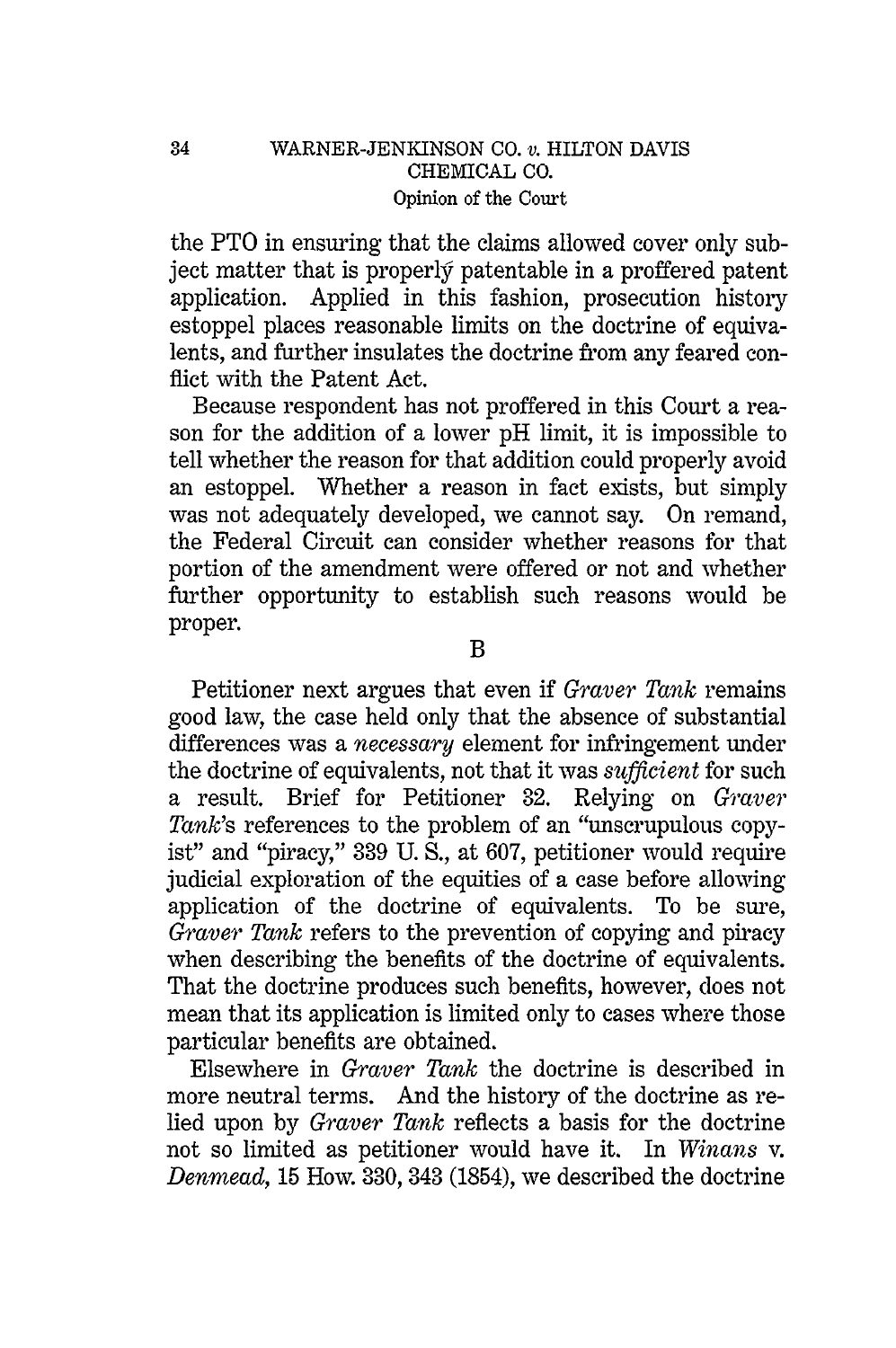of equivalents as growing out of a legally implied term in each patent claim that "the claim extends to the thing patented, however its form or proportions may be varied." Under that view, application of the doctrine of equivalents involves determining whether a particular accused product or process infringes upon the patent claim, where the claim takes the form-half express, half implied-of "X and its equivalents."

*Machine Co. v. Murphy,* 97 U. S. 120, 125 (1878), on which *Graver Tank* also relied, offers a similarly intent-neutral view of the doctrine of equivalents:

"[T]he substantial equivalent of a thing, in the sense of the patent law, is the same as the thing itself; so that if two devices do the same work in substantially the same way, and accomplish substantially the same result, they are the same, even though they differ in name, form, or shape."

If the essential predicate of the doctrine of equivalents is the notion of identity between a patented invention and its equivalent, there is no basis for treating an infringing equivalent any differently from a device that infringes the express terms of the patent. Application of the doctrine of equivalents, therefore, is akin to determining literal infringement, and neither requires proof of intent.

Petitioner also points to *Graver Tank's* seeming reliance on the absence of independent experimentation by the alleged infringer as supporting an equitable defense to the doctrine of equivalents. The Federal Circuit explained this factor by suggesting that an alleged infringer's behavior, be it copying, designing around a patent, or independent experimentation, indirectly reflects the substantiality of the differences between the patented invention and the accused device or process. According to the Federal Circuit, a person aiming to copy or aiming to avoid a patent is imagined to be at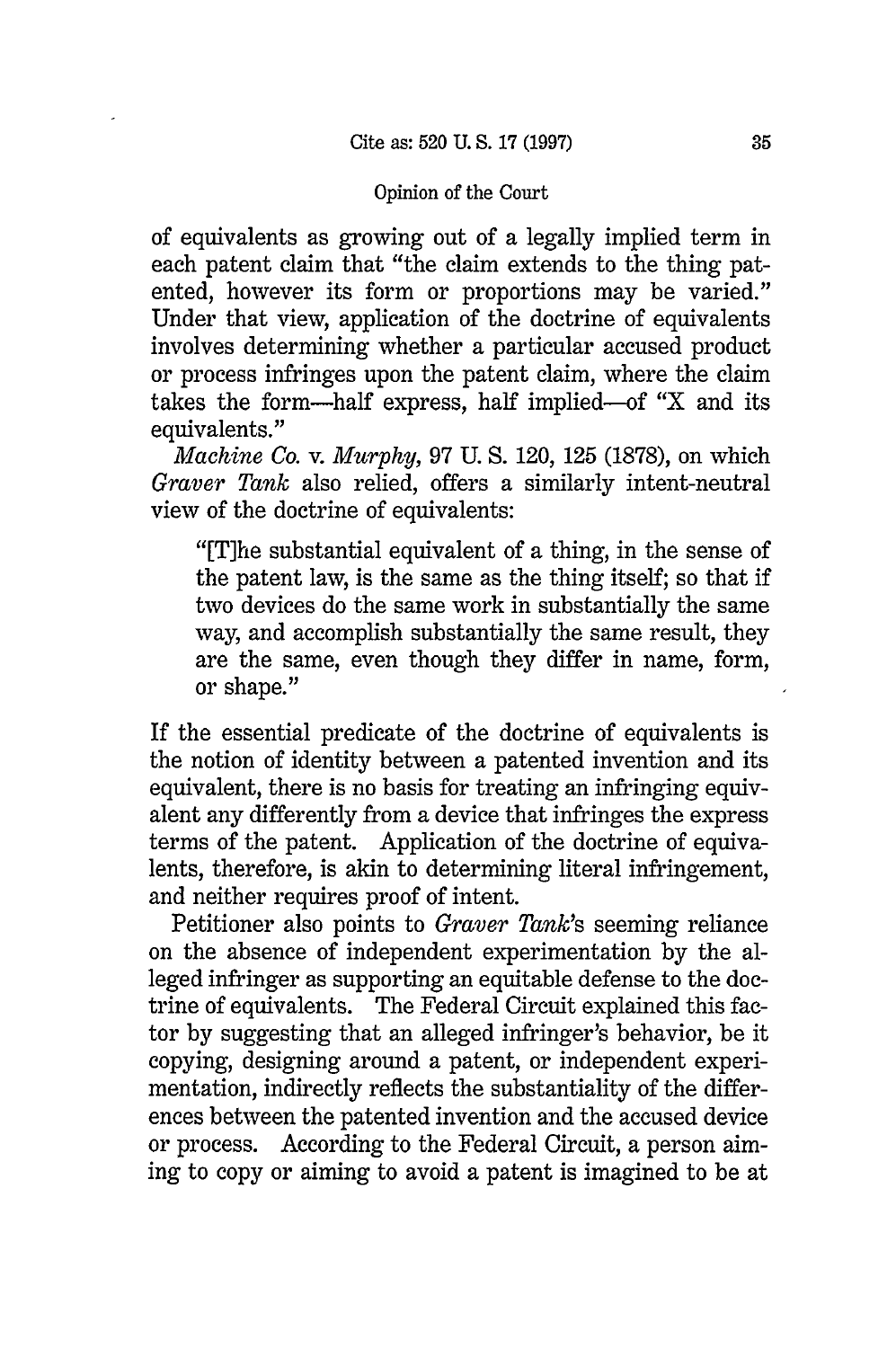least marginally skilled at copying or avoidance, and thus intentional copying raises an inference—rebuttable by proof of independent development-of having only insubstantial differences, and intentionally designing around a patent claim raises an inference of substantial differences. This explanation leaves much to be desired. At a minimum, one wonders how ever to distinguish between the intentional copyist making minor changes to lower the risk of legal action and the incremental innovator designing around the claims, yet seeking to capture as much as is permissible of the patented advance.

But another explanation is available that does not require a divergence from generally objective principles of patent infringement. In both instances in *Graver Tank* where we referred to independent research or experiments, we were discussing the known interchangeability between the chemical compound claimed in the patent and the compound substituted by the alleged infringer. The need for independent experimentation thus could reflect knowledge-or lack thereof-of interchangeability possessed by one presumably skilled in the art. The known interchangeability of substitutes for an element of a patent is one of the express objective factors noted by *Graver Tank* as bearing upon whether the accused device is substantially the same as the patented invention. Independent experimentation by the alleged infringer would not always reflect upon the objective question whether a person skilled in the art would have known of the interchangeability between two elements, but in many cases it would likely be probative of such knowledge.

Although *Graver Tank* certainly leaves room for petitioner's suggested inclusion of intent-based elements in the doctrine of equivalents, we do not read it as requiring them. The better view, and the one consistent with *Graver Tank's* predecessors and the objective approach to infringement, is that intent plays no role in the application of the doctrine of equivalents.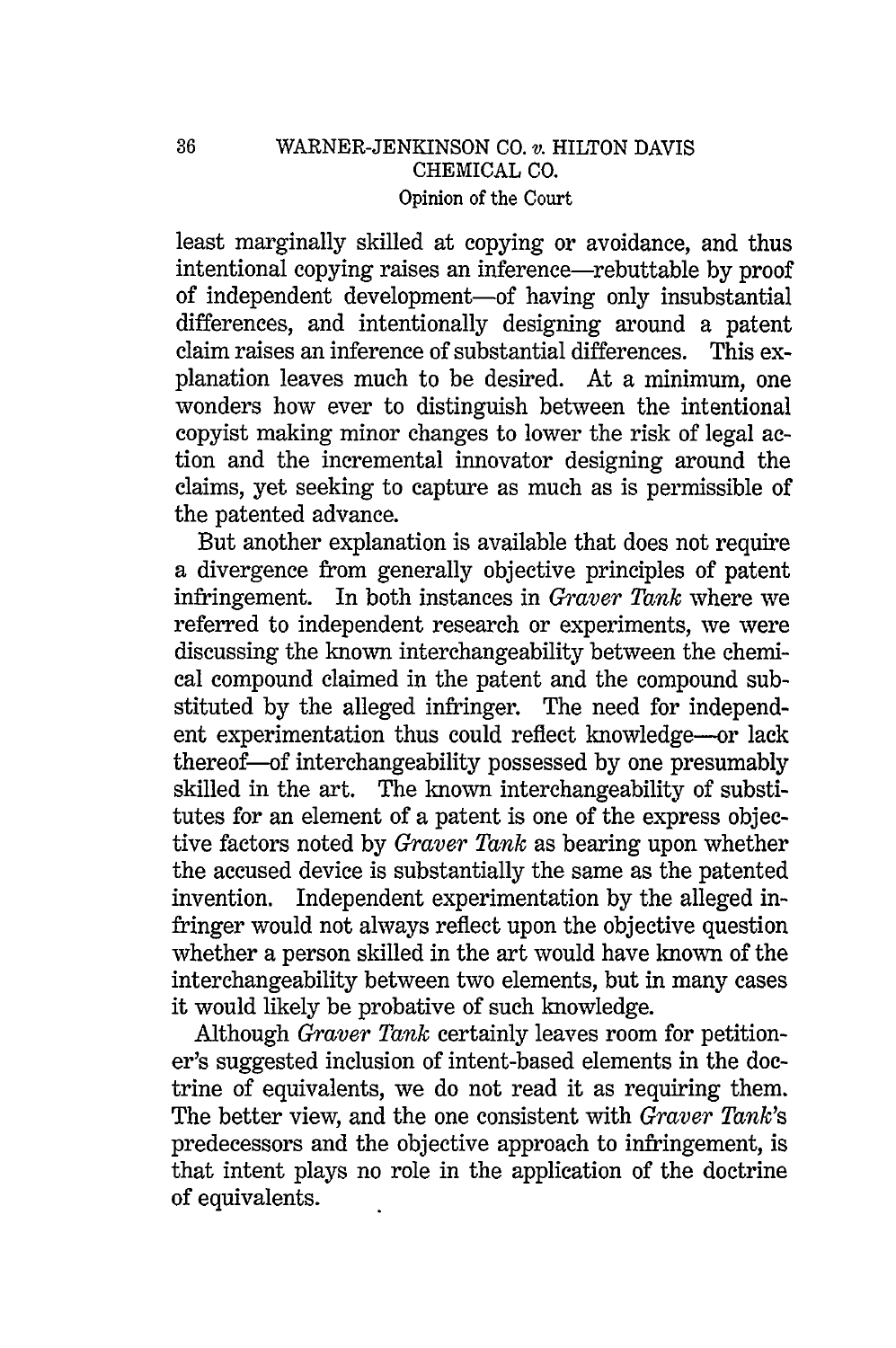Finally, petitioner proposes that in order to minimize conflict with the notice function of patent claims, the doctrine of equivalents should be limited to equivalents that are disclosed within the patent itself. A milder version of this argument, which found favor with the dissenters below, is that the doctrine should be limited to equivalents that were known at the time the patent was issued, and should not extend to after-arising equivalents.

As we have noted, *supra,* at **36,** with regard to the objective nature of the doctrine, a skilled practitioner's knowledge of the interchangeability between claimed and accused elements is not relevant for its own sake, but rather for what it tells the factfinder about the similarities or differences between those elements. Much as the perspective of the hypothetical "reasonable person" gives content to concepts such as "negligent" behavior, the perspective of a skilled practitioner provides content to, and limits on, the concept of "equivalence." Insofar as the question under the doctrine of equivalents is whether an accused element is equivalent to a claimed element, the proper time for evaluating equivalency-and thus knowledge of interchangeability between elements-is at the time of infringement, not at the time the patent was issued. And rejecting the milder version of petitioner's argument necessarily rejects the more severe proposition that equivalents must not only be known, but must also be actually disclosed in the patent in order for such equivalents to infringe upon the patent.

IV

The various opinions below, respondents, and *amici* devote considerable attention to whether application of the doctrine of equivalents is a task for the judge or for the jury. However, despite petitioner's argument below that the doctrine should be applied by the judge, in this Court petitioner makes only passing reference to this issue. See Brief for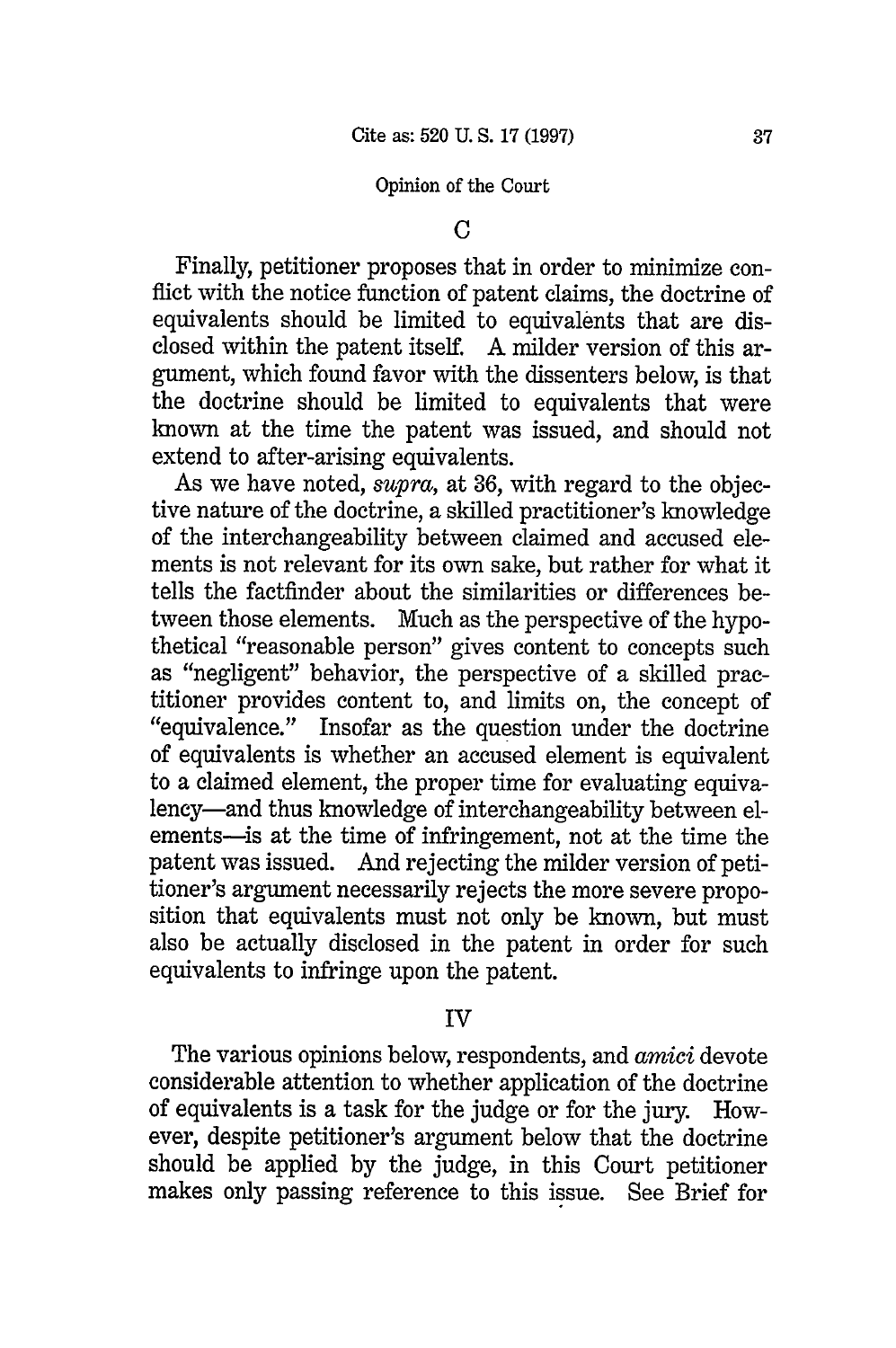Petitioner 22, n. 15 ("If this Court were to hold in *Markman v. Westview Instruments, Inc.,* No. 95-26 (argued Jan. 8, 1996), that judges rather than juries are to construe patent claims, so as to provide a uniform definition of the scope of the legally protected monopoly, it would seem at crosspurposes to say that juries may nonetheless expand the claims by resort to a broad notion of 'equivalents' "); Reply Brief for Petitioner 20 (whether judge or jury should apply the doctrine of equivalents depends on how the Court views the nature of the inquiry under the doctrine of equivalents).

Petitioner's comments go more to the alleged inconsistency between the doctrine of equivalents and the claiming requirement than to the role of the jury in applying the doctrine as properly understood. Because resolution of whether, or how much of, the application of the doctrine of equivalents can be resolved by the court is not necessary for us to answer the question presented, we decline to take it up. The Federal Circuit held that it was for the jury to decide whether the accused process was equivalent to the claimed process. There was ample support in our prior cases for that holding. See, *e. g., Machine Co. v. Murphy,* 97 U. S., at 125 ("[I]n determining the question of infringement, the court or jury, as the case may be, **. . .** are to look at the machines or their several devices or elements in the light of what they do, or what office or function they perform, and how they perform it, and to find that one thing is substantially the same as another, if it performs substantially the same function in substantially the same way to obtain the same result"); *Winans* v. *Denmead,* 15 How., at 344 ("[It] is a question for the jury" whether the accused device was "the same in kind, and effected by the employment of [the patentee's] mode of operation in substance"). Nothing in our recent decision in *Markman* v. *Westview Instruments, Inc.,* 517 U. S. 370 (1996), necessitates a different result than that reached by the Federal Circuit. Indeed, *Markman* cites with considerable favor, when discussing the role of judge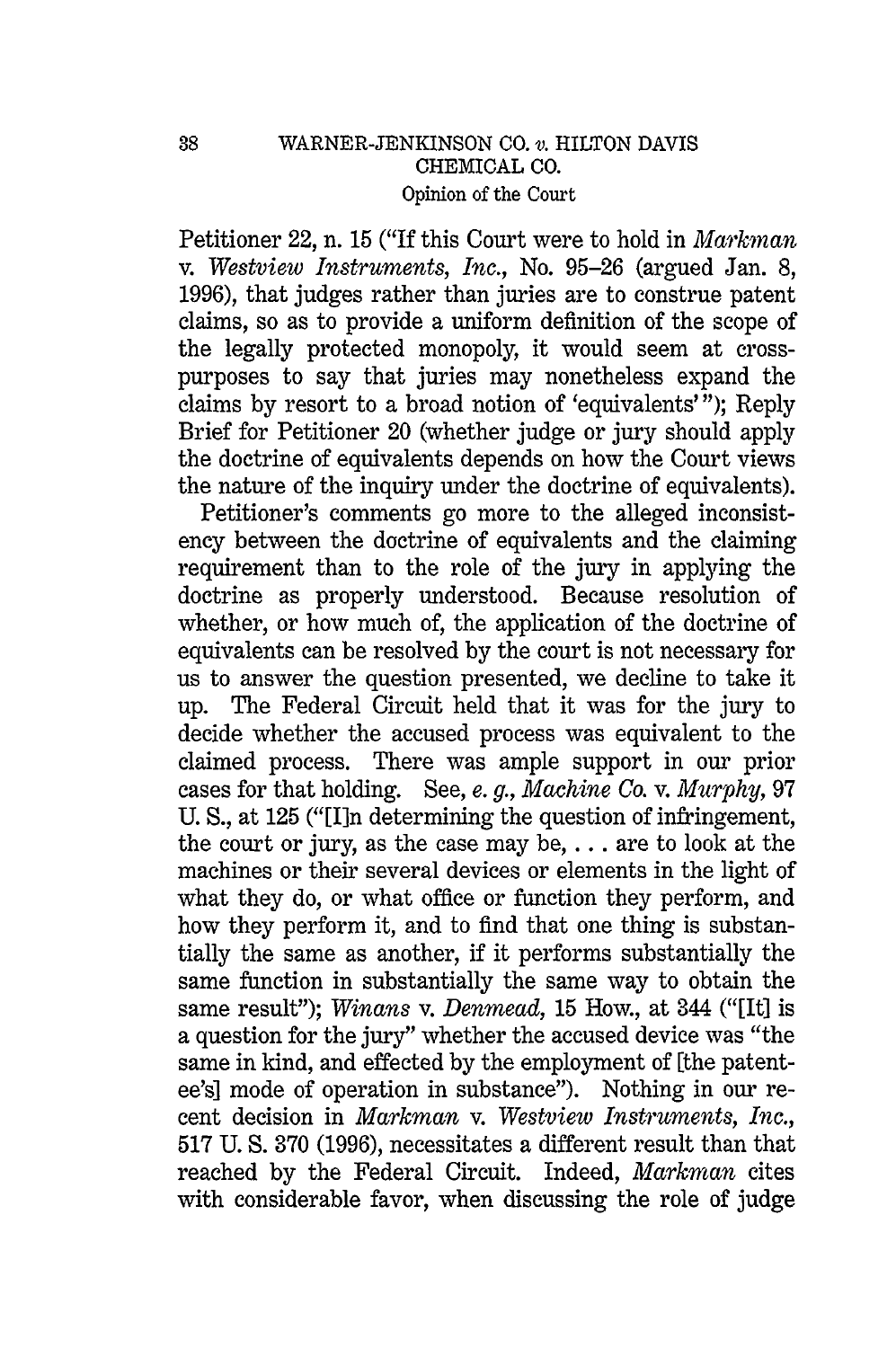and jury, the seminal *Winans* decision. 517 U. S., at 384- 385. Whether, if the issue were squarely presented to us, we would reach a different conclusion than did the Federal Circuit is not a question we need decide today.8

V

All that remains is to address the debate regarding the linguistic framework under which "equivalence" is determined. Both the parties and the Federal Circuit spend considerable time arguing whether the so-called "triple identity" test-focusing on the *function* served by a particular claim element, the *way* that element serves that function, and the *result* thus obtained by that element-is a suitable method for determining equivalence, or whether an "insubstantial differences" approach is better. There seems to be substantial agreement that, while the triple identity test may be suitable for analyzing mechanical devices, it often

**<sup>8</sup>** With regard to the concern over unreviewability due to black-box jury verdicts, we offer only guidance, not a specific mandate. Where the evidence is such that no reasonable jury could determine two elements to be equivalent, district courts are obliged to grant partial or complete summary judgment. See Fed. Rule Civ. Proc. 56; *Celotex Corp. v. Catrett,* 477 U. **S.** 317, 322-323 (1986). If there has been a reluctance to do so by some courts due to unfamiliarity with the subject matter, we are confident that the Federal Circuit can remedy the problem. Of course, the various legal limitations on the application of the doctrine of equivalents are to be determined by the court, either on a pretrial motion for partial summary judgment or on a motion for judgment as a matter of law at the close of the evidence and after the jury verdict. Fed. Rule Civ. Proc. **56;** Fed. Rule Civ. Proc. 50. Thus, under the particular facts of a case, if prosecution history estoppel would apply or if a theory of equivalence would entirely vitiate a particular claim element, partial or complete judgment should be rendered by the court, as there would be no further *material* issue for the jury to resolve. Finally, in cases that reach the jury, a special verdict and/or interrogatories on each claim element could be very useful in facilitating review, uniformity, and possibly postverdict judgments as a matter of law. See Fed. Rules Civ. Proc. 49 and 50. We leave it to the Federal Circuit how best to implement procedural improvements to promote certainty, consistency, and reviewability to this area of the law.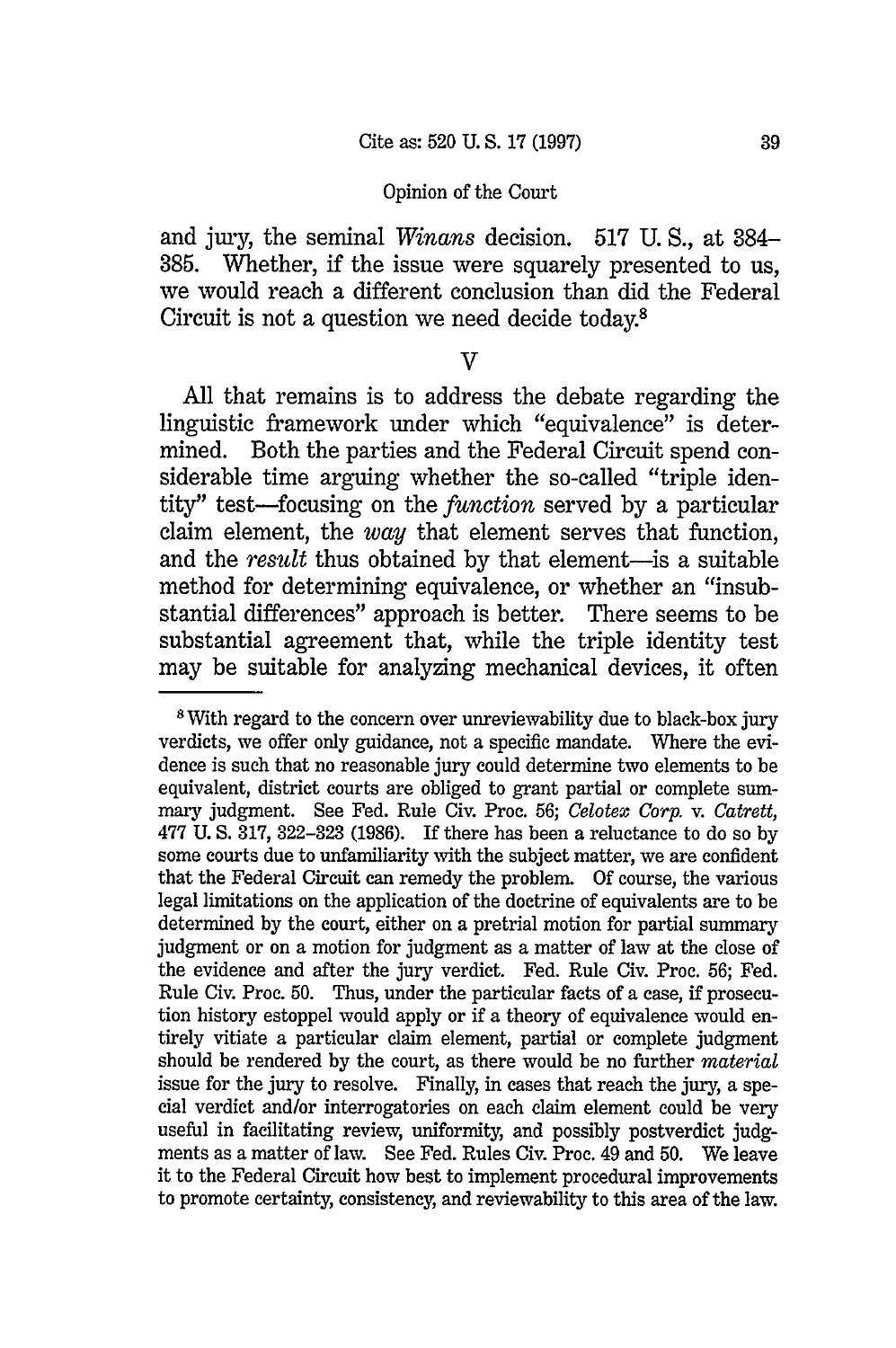provides a poor framework for analyzing other products or processes. On the other hand, the insubstantial differences test offers little additional guidance as to what might render any given difference "insubstantial."

In our view, the particular linguistic framework used is less important than whether the test is probative of the essential inquiry: Does the accused product or process contain elements identical or equivalent to each claimed element of the patented invention? Different linguistic frameworks may be more suitable to different cases, depending on their particular facts. A focus on individual elements and a special vigilance against allowing the concept of equivalence to eliminate completely any such elements should reduce considerably the imprecision of whatever language is used. An analysis of the role played by each element in the context of the specific patent claim will thus inform the inquiry as to whether a substitute element matches the function, way, and result of the claimed element, or whether the substitute element plays a role substantially different from the claimed element. With these limiting principles as a backdrop, we see no purpose in going further and micromanaging the Federal Circuit's particular word choice for analyzing equivalence. We expect that the Federal Circuit will refine the formulation of the test for equivalence in the orderly course of case-by-case determinations, and we leave such refinement to that court's sound judgment in this area of its special expertise.

# VI

Today we adhere to the doctrine of equivalents. The determination of equivalence should be applied as an objective inquiry on an element-by-element basis. Prosecution history estoppel continues to be available as a defense to infringement, but if the patent holder demonstrates that an amendment required during prosecution had a purpose unrelated to patentability, a court must consider that purpose in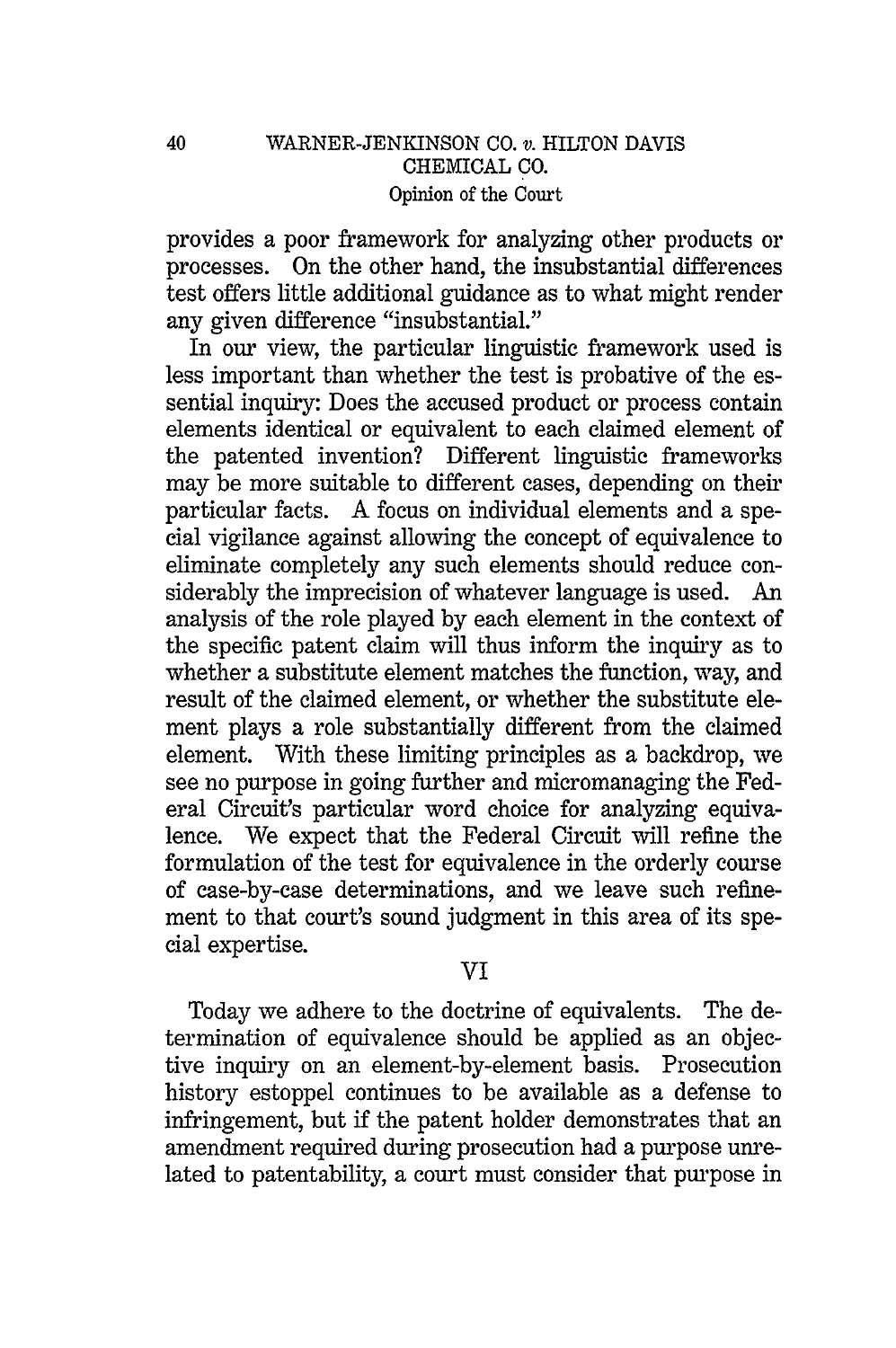#### GINSBURG, J., concurring

order to decide whether an estoppel is precluded. Where the patent holder is unable to establish such a purpose, a court should presume that the purpose behind the required amendment is such that prosecution history estoppel would apply. Because the Court of Appeals for the Federal Circuit did not consider all of the requirements as described by us today, particularly as related to prosecution history estoppel and the preservation of some meaning for each element in a claim, we reverse its judgment and remand the case for further proceedings consistent with this opinion.

*It is so ordered.*

JUSTICE GINSBURG, with whom JUSTICE KENNEDY joins, concurring.

I join the opinion of the Court and write separately to add a cautionary note on the rebuttable presumption the Court announces regarding prosecution history estoppel. I address in particular the application of the presumption in this case and others in which patent prosecution has already been completed. The new presumption, if applied woodenly, might in some instances unfairly discount the expectations of a patentee who had no notice at the time of patent prosecution that such a presumption would apply. Such a patentee would have had little incentive to insist that the reasons for all modifications be memorialized in the file wrapper as they were made. Years after the fact, the patentee may find it difficult to establish an evidentiary basis that would overcome the new presumption. The Court's opinion is sensitive to this problem, noting that "the PTO may have relied upon a flexible rule of estoppel when deciding whether to ask for a change" during patent prosecution. *Ante,* at 32, n. 6.

Because respondent has not presented to this Court any explanation for the addition of the lower pH limit, I concur in the decision to remand the matter to the Federal Circuit.